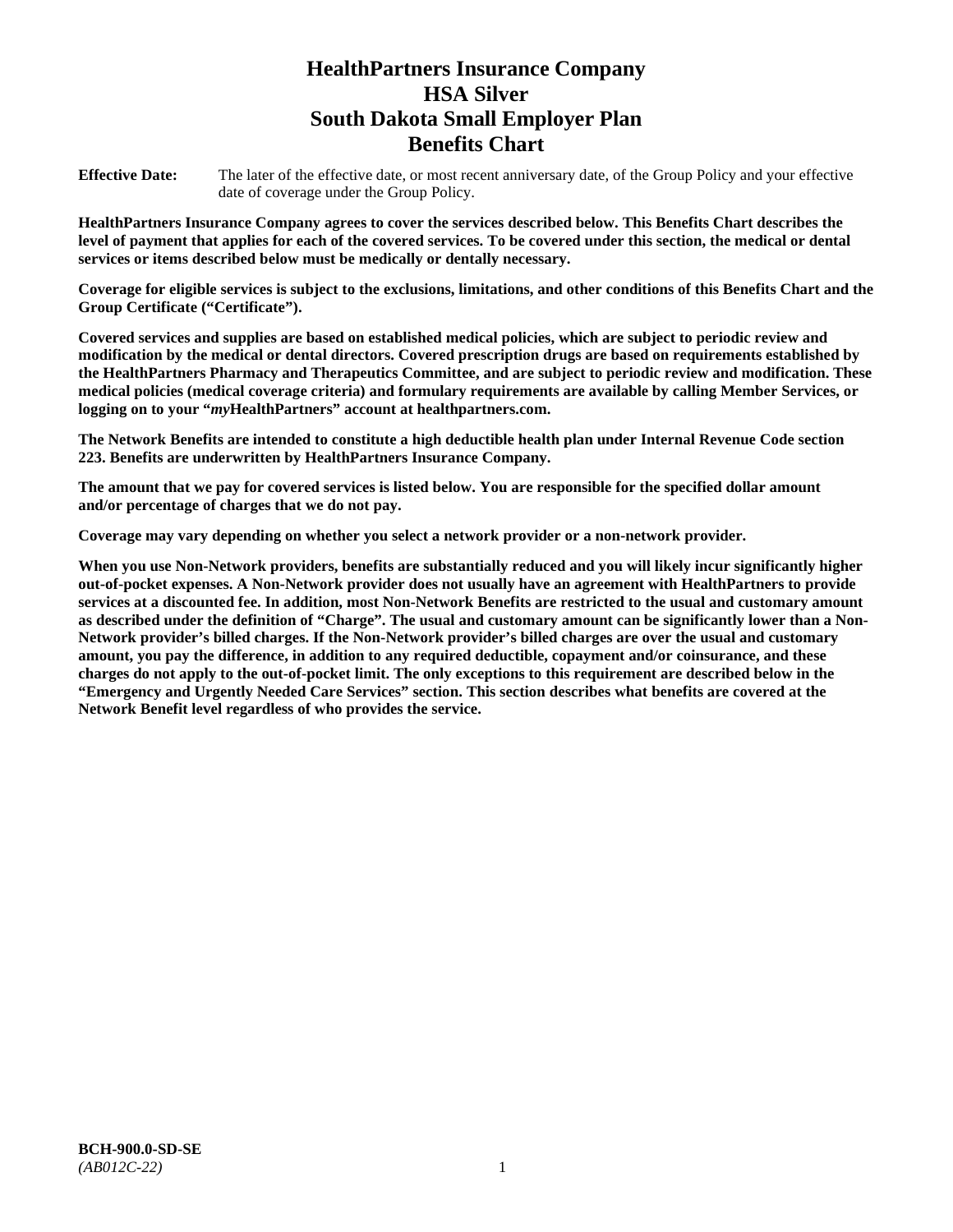# **These definitions apply to this Benefits Chart. They also apply to the Certificate.**

| <b>Biosimilar Drug:</b> | A prescription drug, approved by the Food and Drug Administration (FDA), that the FDA<br>has determined is biosimilar to and interchangeable with a biological brand name drug.<br>Biosimilar drugs are not considered generic drugs and are not covered under the generic<br>drug benefit.                                                                                                                                                                                                                                                                                                                                         |
|-------------------------|-------------------------------------------------------------------------------------------------------------------------------------------------------------------------------------------------------------------------------------------------------------------------------------------------------------------------------------------------------------------------------------------------------------------------------------------------------------------------------------------------------------------------------------------------------------------------------------------------------------------------------------|
| <b>Brand Name Drug:</b> | A prescription drug, approved by the Food and Drug Administration (FDA), that is<br>manufactured, sold, or licensed for sale under a trademark by the pharmaceutical company<br>that originally researched and developed the drug. Brand name drugs have the same active-<br>ingredient formula as the generic version of the drug. However, generic drugs are<br>manufactured and sold by other drug manufacturers and are generally not available until<br>after the patent on the brand name drug has expired. A few brand name drugs may be<br>covered at the generic drug benefit level if this is indicated on the Formulary. |
| <b>Calendar Year:</b>   | This is the 12-month period beginning 12:01 A.M. Central Time, on January 1, and ending<br>12:00 A.M. Central Time of the next following December 31.                                                                                                                                                                                                                                                                                                                                                                                                                                                                               |
| <b>Charge:</b>          | For covered services delivered by a network provider this is the provider's discounted<br>charge for a given medical/surgical service, procedure or item.                                                                                                                                                                                                                                                                                                                                                                                                                                                                           |
|                         | For covered services delivered by non-network providers, a contracted rate may apply if<br>such arrangement is available to HealthPartners.                                                                                                                                                                                                                                                                                                                                                                                                                                                                                         |
|                         | For the usual and customary charge for covered services delivered by non-network<br>providers, our payment is calculated using one of the following options to be determined at<br>HealthPartners' discretion: 1) a percentage of the Medicare fee schedule; 2) a comparable<br>schedule if the service is not on the Medicare fee schedule; or 3) a commercially<br>reasonable rate for such service.                                                                                                                                                                                                                              |
|                         | The usual and customary charge is the maximum amount allowed that we consider in the<br>calculation of the payment of charges incurred for certain covered services. You must pay<br>for any charges above the usual and customary charge, and they do not apply to the Out-of-<br>Pocket Limit.                                                                                                                                                                                                                                                                                                                                    |
|                         | A charge is incurred for covered ambulatory medical and surgical services, on the date the<br>service or item is provided. A charge is incurred for covered inpatient services, on the date<br>of admission to a hospital. To be covered, a charge must be incurred on or after your<br>effective date and on or before the termination date.                                                                                                                                                                                                                                                                                       |
| Copayment/Coinsurance:  | The specified dollar amount, or percentage, of charges incurred for covered services, which<br>we do not pay, but which you must pay, each time you receive certain medical services,<br>procedures or items. Our payment for those covered services or items begins after the<br>copayment or coinsurance is satisfied. Covered services or items requiring a copayment or<br>coinsurance are specified in this Benefits Chart.                                                                                                                                                                                                    |
|                         | For services provided by a network provider:                                                                                                                                                                                                                                                                                                                                                                                                                                                                                                                                                                                        |
|                         | An amount which is listed as a flat dollar copayment is applied to a network provider's<br>discounted charges for a given service. However, if the network provider's discounted<br>charge for a service or item is less than the flat dollar copayment, you will pay the network<br>provider's discounted charge. An amount which is listed as a percentage of charges or<br>coinsurance is based on the network provider's discounted charges, calculated at the time<br>the claim is processed, which may include an agreed upon fee schedule rate for case rate or<br>withhold arrangements.                                    |
|                         | For services provided by a non-network provider:                                                                                                                                                                                                                                                                                                                                                                                                                                                                                                                                                                                    |
|                         | Any copayment or coinsurance is applied to the lesser of the provider's charges or the<br>usual and customary charge for a service.                                                                                                                                                                                                                                                                                                                                                                                                                                                                                                 |
|                         | A copayment or coinsurance is due at the time a service is provided, or when billed by the<br>provider. The copayment or coinsurance applicable for a scheduled visit with a network<br>provider will be collected for each visit, late cancellation and failed appointment.                                                                                                                                                                                                                                                                                                                                                        |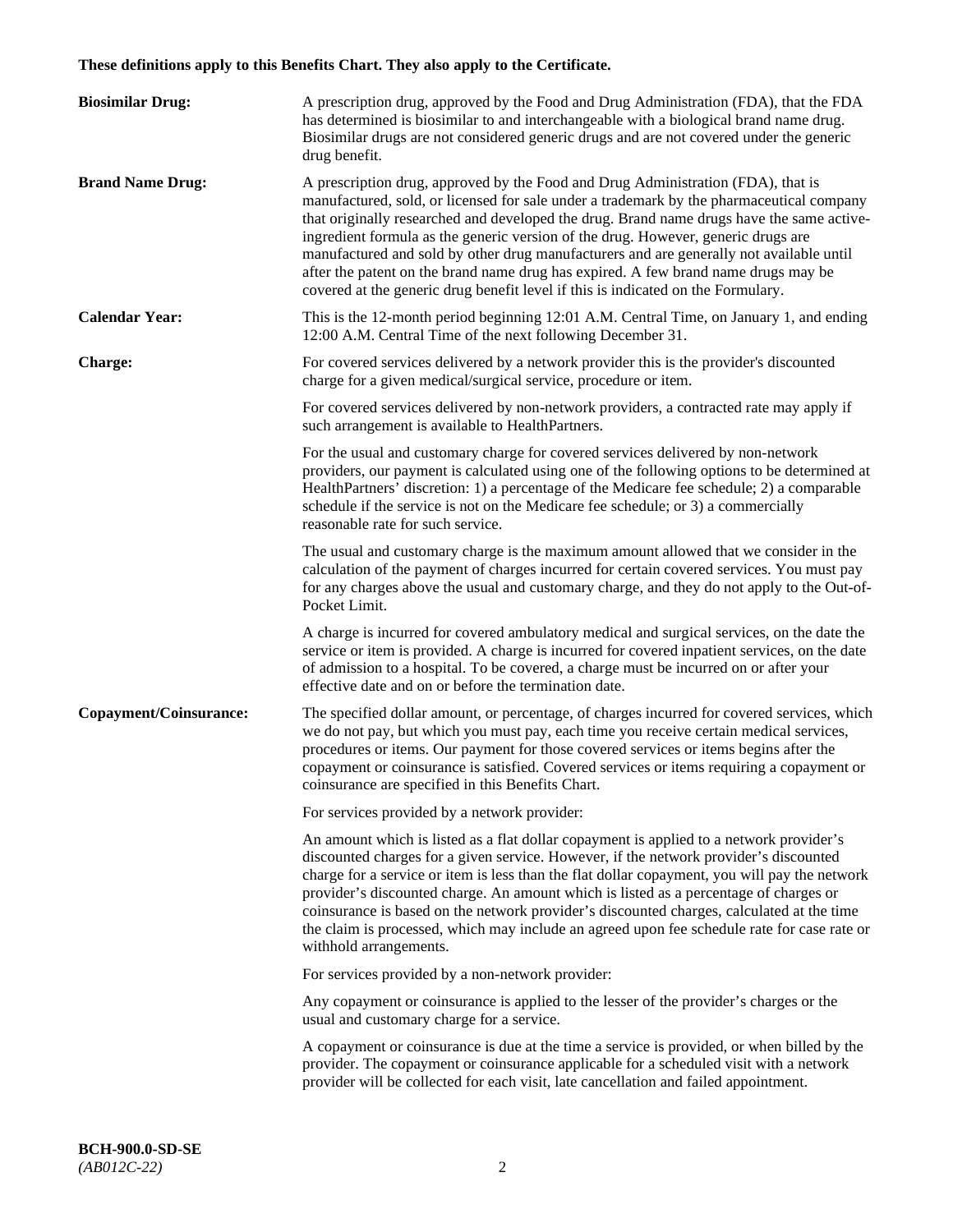| Deductible:                      | The specified dollar amount of charges incurred for covered services, which we do not pay,<br>but an enrollee or a family has to pay first in a calendar year. Our payment for those<br>services or items begins after the deductible is satisfied. If you have a family deductible,<br>each individual family member may only contribute up to the individual deductible amount<br>toward the family deductible. An individual's copayments and coinsurance do not apply<br>toward the family deductible. For Network Benefits, your family deductible will follow the<br>family deductible for the highest Benefit Level in which any family member is enrolled<br>during that calendar year. For network providers, the amount of the charges that apply to<br>the deductible are based on the network provider's discounted charges, calculated at the<br>time the claim is processed, which may include an agreed upon fee schedule rate for case<br>rate or withhold arrangements. For non-network providers, the amount of charges that<br>apply to the deductible are the lesser of the provider's charges or the usual and customary<br>charge for a service. |
|----------------------------------|------------------------------------------------------------------------------------------------------------------------------------------------------------------------------------------------------------------------------------------------------------------------------------------------------------------------------------------------------------------------------------------------------------------------------------------------------------------------------------------------------------------------------------------------------------------------------------------------------------------------------------------------------------------------------------------------------------------------------------------------------------------------------------------------------------------------------------------------------------------------------------------------------------------------------------------------------------------------------------------------------------------------------------------------------------------------------------------------------------------------------------------------------------------------|
|                                  | Any amounts paid or reimbursed by a third party, including, but not limited to: point of<br>service rebates, manufacturer coupons, manufacturer debit cards or other forms of direct<br>reimbursement to an Insured for a product or service, will not apply toward the deductible,<br>to the extent permitted under state and federal law.                                                                                                                                                                                                                                                                                                                                                                                                                                                                                                                                                                                                                                                                                                                                                                                                                            |
|                                  | Your plan has an embedded deductible. This means once an Insured meets the individual<br>deductible, the plan begins paying benefits for that person. If two or more members of the<br>family meet the family deductible, the plan begins paying benefits for all members of the<br>family, regardless of whether each Insured has met the individual deductible. However, an<br>Insured may not contribute more than the individual deductible toward the family<br>deductible.                                                                                                                                                                                                                                                                                                                                                                                                                                                                                                                                                                                                                                                                                       |
|                                  | All services are subject to the deductible unless otherwise indicated below in this Benefits<br>Chart.                                                                                                                                                                                                                                                                                                                                                                                                                                                                                                                                                                                                                                                                                                                                                                                                                                                                                                                                                                                                                                                                 |
| <b>Formulary:</b>                | This is a current list, which may be revised from time to time, of prescription drugs,<br>medications, equipment and supplies covered by us as indicated in this Benefits Chart<br>which are covered at the highest benefit level. Some drugs on the Formulary may require<br>prior authorization to be covered as formulary drugs. The Formulary, and information on<br>drugs that require prior authorization, are available by calling Member Services, or logging<br>on to your "myHealthPartners" account at healthpartners.com.                                                                                                                                                                                                                                                                                                                                                                                                                                                                                                                                                                                                                                  |
| <b>Generic Drug:</b>             | A prescription drug approved by the Food and Drug Administration (FDA) that the FDA<br>has determined is comparable to a brand name drug product in dosage form, strength, route<br>of administration, quality, intended use and documented bioequivalence. Generally, generic<br>drugs cost less than brand name drugs. Some brand name drugs may be covered at the<br>generic drug benefit level if this is indicated on the Formulary.                                                                                                                                                                                                                                                                                                                                                                                                                                                                                                                                                                                                                                                                                                                              |
| <b>Lifetime Maximum Benefit:</b> | The specified coverage limit actually paid by us for services and/or charges incurred by<br>you for a given procedure or diagnosis. Payment of benefits under this Benefits Chart<br>ceases when that Lifetime Maximum Benefit is reached. You have to pay for subsequent<br>charges.                                                                                                                                                                                                                                                                                                                                                                                                                                                                                                                                                                                                                                                                                                                                                                                                                                                                                  |
| <b>Non-Formulary Drug:</b>       | This is a prescription drug, approved by the Food and Drug Administration (FDA), that is<br>not on the Formulary, is medically necessary and is not investigative or otherwise excluded<br>under the Certificate.                                                                                                                                                                                                                                                                                                                                                                                                                                                                                                                                                                                                                                                                                                                                                                                                                                                                                                                                                      |
| <b>Out-of-Pocket Expenses:</b>   | You pay the specified copayments/coinsurance and deductibles applicable for particular<br>services, subject to the Out-of-Pocket Limit described below. These amounts are in<br>addition to the monthly premium payments.                                                                                                                                                                                                                                                                                                                                                                                                                                                                                                                                                                                                                                                                                                                                                                                                                                                                                                                                              |
| <b>Out-of-Pocket Limit:</b>      | You pay the copayments/coinsurance and deductibles for covered services, to the<br>individual or family Out-of-Pocket Limit. Thereafter we cover 100% of charges incurred<br>for all other covered services, for the rest of the calendar year. You pay amounts greater<br>than the Out-of-Pocket Limit if you exceed any Lifetime Maximum Benefit, or visit or day<br>limits.                                                                                                                                                                                                                                                                                                                                                                                                                                                                                                                                                                                                                                                                                                                                                                                         |
|                                  | Non-Network Benefits above the usual and customary charge (see definition of charge<br>above) do not apply to the Out-of-Pocket Limit.                                                                                                                                                                                                                                                                                                                                                                                                                                                                                                                                                                                                                                                                                                                                                                                                                                                                                                                                                                                                                                 |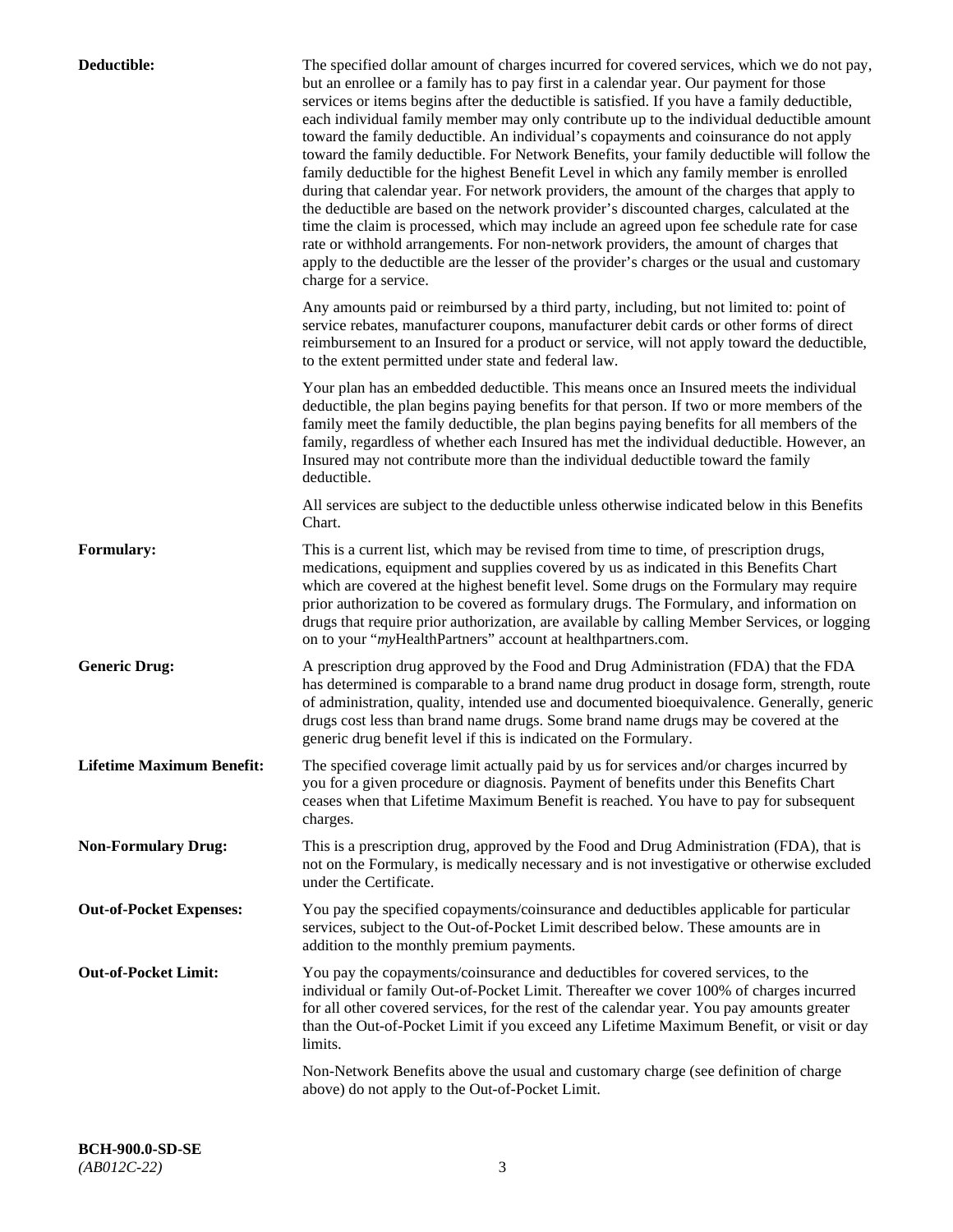|                              | Non-Network Benefits for transplant surgery and bariatric surgery do not apply to the<br>Out-of-Pocket Limit.                                                                                                                                                                                                                                                                                                                                                                                                                         |
|------------------------------|---------------------------------------------------------------------------------------------------------------------------------------------------------------------------------------------------------------------------------------------------------------------------------------------------------------------------------------------------------------------------------------------------------------------------------------------------------------------------------------------------------------------------------------|
|                              | Any amounts paid or reimbursed by a third party, including, but not limited to: point of<br>service rebates, manufacturer coupons, manufacturer debit cards or other forms of direct<br>reimbursement to an Insured for a product or service, will not apply as an out of pocket<br>expense, to the extent permitted under state and federal law.                                                                                                                                                                                     |
|                              | You are responsible to keep track of the out-of-pocket expenses. Contact our Member<br>Services Department for assistance in determining the amount paid by the enrollee for<br>specific eligible services received. Claims for reimbursement under the Out-of-Pocket<br>Limit provisions are subject to the same time limits and provisions described under the<br>"Claims Provisions" section of the Certificate.                                                                                                                   |
| <b>Preventive Drug List:</b> | This is a current list, which may be revised from time to time, of certain formulary<br>preventive prescription drugs and certain diabetic supplies, covered under the Plan as<br>indicated in this Benefits Chart. The Preventive Drug List is available by logging on to<br>your "myHealthPartners" account at healthpartners.com or by calling Member Services.                                                                                                                                                                    |
| <b>Specialty Drug List:</b>  | This is a current list, which may be revised from time to time, of prescription drugs,<br>medications, equipment and supplies, which are typically bio-pharmaceuticals. The<br>purpose of a Specialty Drug List is to facilitate enhanced monitoring of complex therapies<br>used to treat specific conditions. Specialty drugs are covered by us as indicated in this<br>Benefits Chart. The Specialty Drug List is available by calling Member Services, or<br>logging on to your "myHealthPartners" account at healthpartners.com. |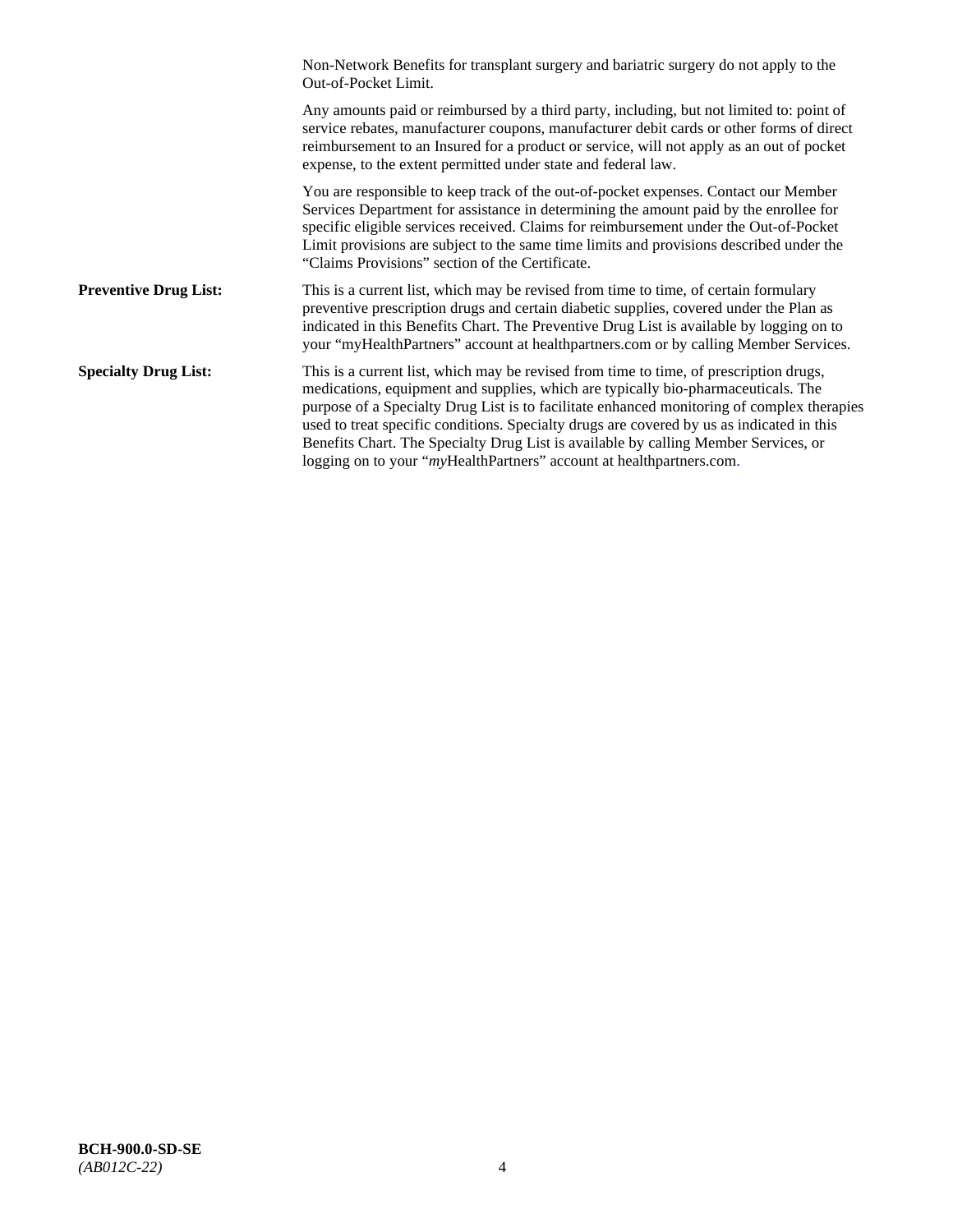# **DEDUCTIBLES, OUT-OF-POCKET LIMITS AND LIFETIME MAXIMUMS**

#### **Individual Calendar Year Deductible**

| <b>Network Benefits</b> | <b>Non-Network Benefits</b> |
|-------------------------|-----------------------------|
| \$4,500                 | \$10,000                    |

#### **Family Calendar Year Deductible**

| <b>Network Benefits</b> | <b>Non-Network Benefits</b> |
|-------------------------|-----------------------------|
| \$9,000                 | \$20,000                    |

Separate deductibles must be satisfied under the Network Benefits and Non-Network Benefits.

Your plan has an embedded deductible. This means once an insured meets the individual deductible, the plan begins paying benefits for that person. If two or more members of the family meet the family deductible, the plan begins paying benefits for all members of the family, regardless of whether each insured has met the individual deductible. However, an insured may not contribute more than the individual deductible toward the family deductible.

Any amounts paid or reimbursed by a third party, including but not limited to: point of service rebates, manufacturer coupons, manufacturer debit cards or other forms of direct reimbursement to an insured for a product or service, will not apply toward the deductible, to the extent permitted under state and federal law.

#### **Individual Calendar Year Out-of-Pocket Limit**

| <b>Network Benefits</b> | <b>Non-Network Benefits</b> |
|-------------------------|-----------------------------|
| \$4,800                 | \$30,000                    |

# **Family Calendar Year Out-of-Pocket Limit**

| <b>Network Benefits</b> | <b>Non-Network Benefits</b> |
|-------------------------|-----------------------------|
| \$9,600                 | \$60,000                    |

Separate Out-of-Pocket Limits must be satisfied under Network Benefits and Non-Network Benefits.

Non-Network Benefits above the usual and customary charge will not apply toward the individual or family Out-of-Pocket Limit.

Non-Network Benefits for transplant surgery and bariatric surgery do not apply to the Out-of-Pocket Limit.

Any amounts paid or reimbursed by a third party, including, but not limited to: point of service rebates, manufacturer coupons, manufacturer debit cards or other forms of direct reimbursement to an Insured for a product or service, will not apply as an outof-pocket expense, to the extent permitted under state and federal law.

# **Lifetime Maximum Benefit for Bariatric Surgery**

| <b>Network Benefits</b> | <b>Non-Network Benefits</b> |
|-------------------------|-----------------------------|
| Unlimited.              | \$5,000                     |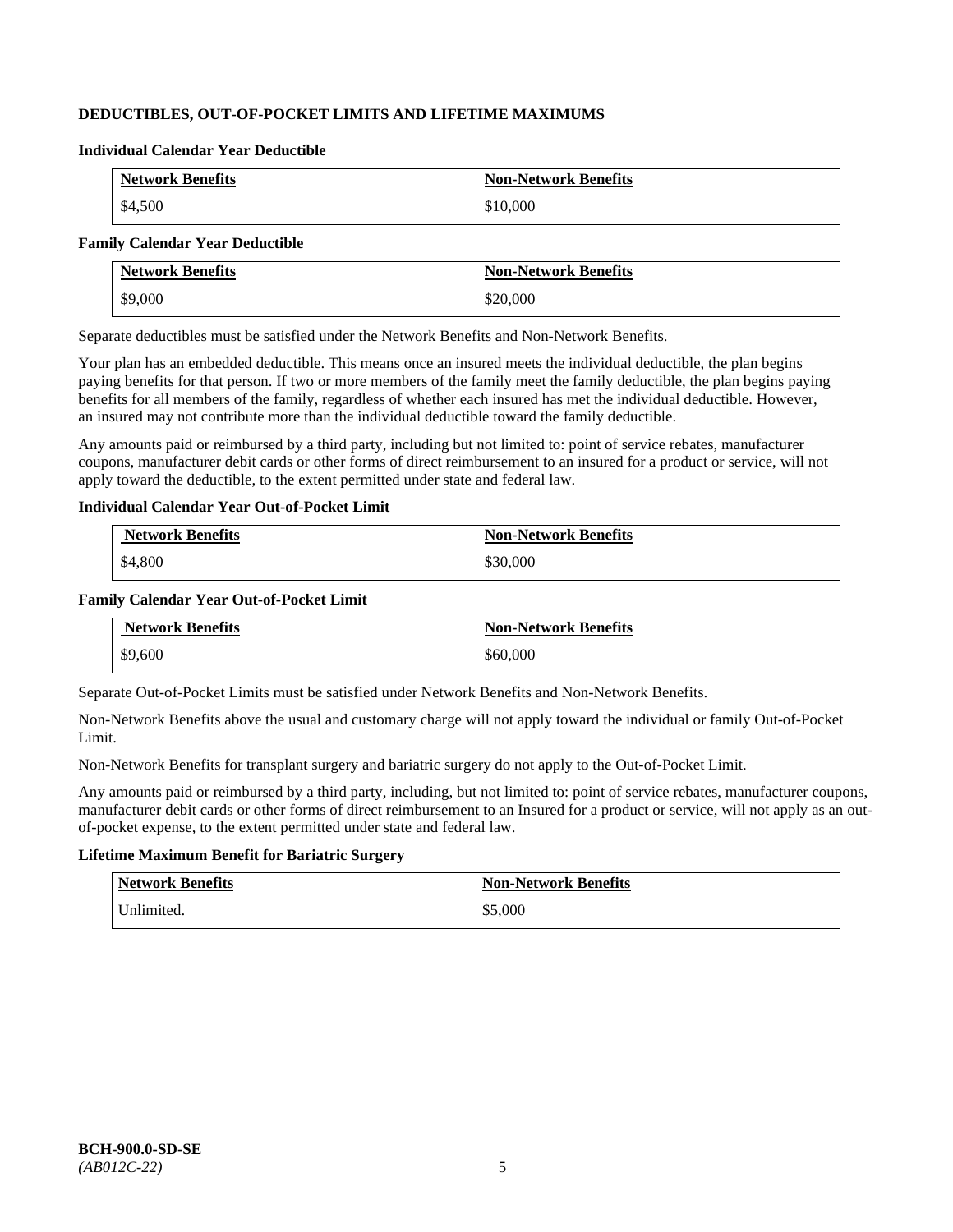# **AMBULANCE AND MEDICAL TRANSPORTATION**

#### **Covered Services:**

We cover ambulance and medical transportation for medical emergencies. We also cover medically necessary, non-emergency medical transportation if it meets our medical coverage criteria. Covered services and supplies are based on established medical policies, which are subject to periodic review and modification by the medical or dental directors. These medical policies (medical coverage criteria) and applicable prior authorization requirements are available by calling Member Services, or logging on to your "*my*HealthPartners" account at [healthpartners.com.](http://healthpartners.com/)

| <b>Network Benefits</b>       | <b>Non-Network Benefits</b> |
|-------------------------------|-----------------------------|
| 100% of the charges incurred. | See Network Benefits.       |

#### **Not Covered:**

• See "Services Not Covered" in the Certificate.

#### **AUTISM SERVICES**

#### **Covered Services:**

We cover Applied Behavioral Analysis (ABA) and Intensive Early Intervention Behavioral Therapy (IEIBT) for treatment of autism spectrum disorders for children under age 18. We have the right to review the treatment that an Insured is receiving not more than once every three months, without a contract stipulating that a more frequent review is necessary.

A person who performs ABA must:

- be licensed by the South Dakota Board of Medical and Osteopathic Examiners or the Board of Examiners of Psychologists and have documented training and competence in applied behavior analysis; or
- be licensed by the South Dakota Board of Social Workers as a licensed behavior analyst.

Physical therapy, occupational therapy and speech therapy are covered under the "Physical Therapy, Occupational Therapy and Speech Therapy" section. Medications are covered under the "Prescription Drug Services" section. Covered services are based on established medical policies, which are subject to periodic review and modification by the medical directors. These medical policies (medical coverage criteria) are available online at [healthpartners.com](http://healthpartners.com/) or by calling Member Services.

Coverage for applied behavior analysis will provide an annual maximum benefit for Network and Non-Network Benefits combined, that may not be less than:

- Through age 6**:** 1,300 hours per calendar year
- Age 7 through age 13**:** 900 hours per calendar year
- Age 14 through age 18**:** 450 hours per calendar year

| <b>Network Benefits</b>       | <b>Non-Network Benefits</b>  |
|-------------------------------|------------------------------|
| 100% of the charges incurred. | 50% of the charges incurred. |

#### **Not Covered:**

• See "Services Not Covered" in the Certificate.

# **BEHAVIORAL HEALTH SERVICES**

#### **Covered Services:**

Covered services are based on established medical policies, which are subject to periodic review and modification by the medical directors. These medical policies (medical coverage criteria) are available by calling Member Services, or logging on to your "*my*HealthPartners" account at [healthpartners.com.](http://healthpartners.com/)

#### **Mental Health Services**

We cover services for mental health diagnoses as described in the Diagnostic and Statistical Manual of Mental Disorders – Fifth Edition (DSM-5) (most recent edition).

**BCH-900.0-SD-SE**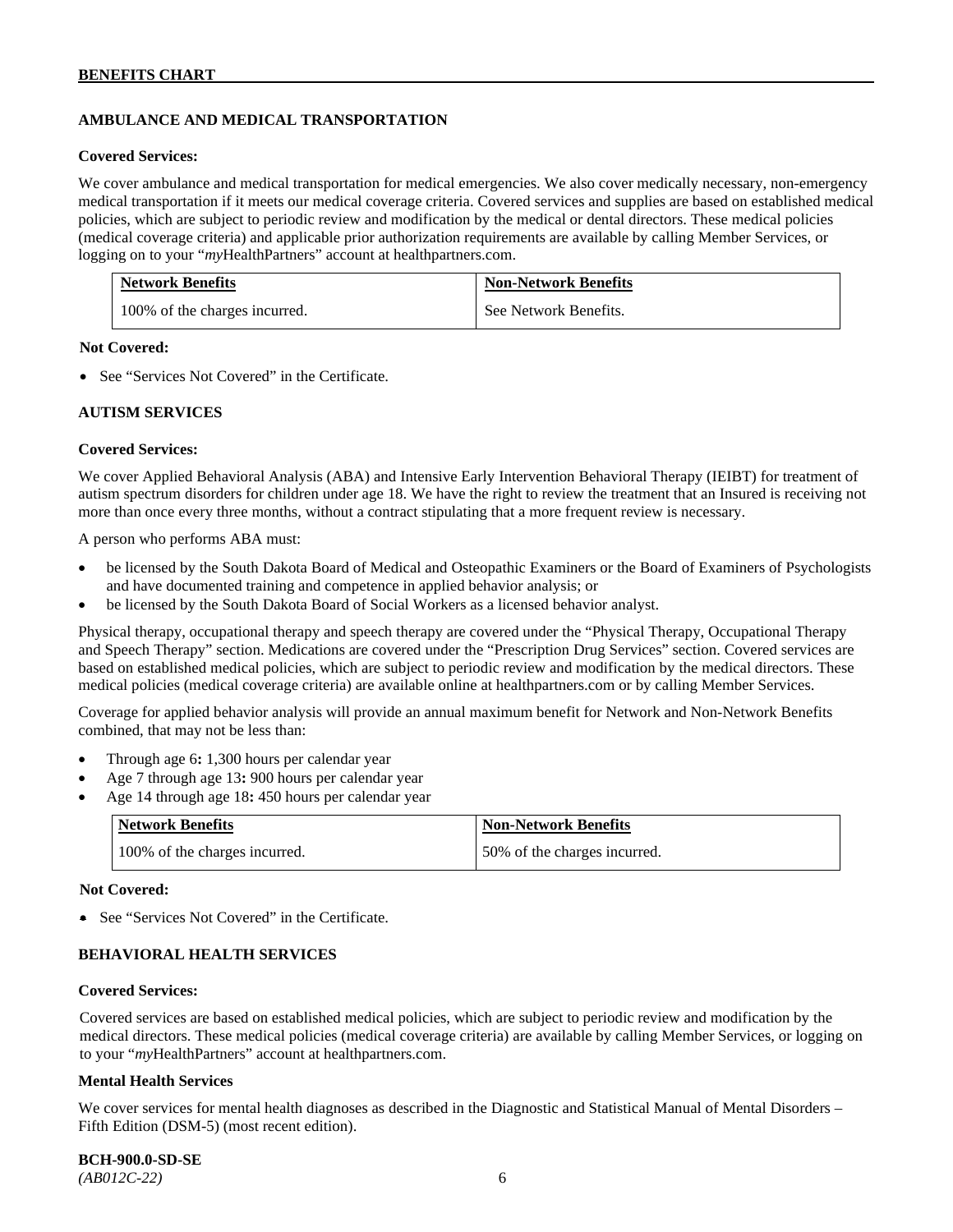**Outpatient services including intensive outpatient and day treatment services:** We cover medically necessary outpatient professional mental health services for evaluation, crisis intervention, and treatment of mental health disorders.

A comprehensive diagnostic assessment will be used as the basis for a determination by a mental health professional, concerning the appropriate treatment and the extent of services required.

Outpatient services we cover for a diagnosed mental health condition include the following:

- Individual, group, family, and multi-family therapy;
- Medication management provided by a physician, certified nurse practitioner, or physician's assistant;
- Psychological testing services for the purposes of determining the differential diagnoses and treatment planning for patients currently receiving behavioral health services;
- Day treatment and intensive outpatient services in a licensed program;
- Partial hospitalization services in a licensed hospital or community mental health center;
- Psychotherapy and nursing services provided in the home if authorized by us; and
- Treatment for gender dysphoria.

| <b>Network Benefits</b>       | <b>Non-Network Benefits</b>  |
|-------------------------------|------------------------------|
| 100% of the charges incurred. | 50% of the charges incurred. |

#### **Group therapy**

| <b>Network Benefits</b>       | <b>Non-Network Benefits</b>  |
|-------------------------------|------------------------------|
| 100% of the charges incurred. | 50% of the charges incurred. |

**Inpatient services, including mental health residential treatment services:** We cover the following:

- Medically necessary inpatient services in a hospital and professional services for treatment of mental health disorders. Medical stabilization is covered under inpatient hospital services in the "Hospital and Skilled Nursing Facility Services" section; and
- Medically necessary mental health residential treatment services. This care must be authorized by us and provided by a hospital or residential behavioral health treatment facility licensed by the local state or Department of Health and Human Services. Services not covered under this benefit include halfway houses, group homes, extended care facilities, shelter services, correctional services, detention services, transitional services, group residential services, foster care services and wilderness programs.

| <b>Network Benefits</b>       | <b>Non-Network Benefits</b>  |
|-------------------------------|------------------------------|
| 100% of the charges incurred. | 50% of the charges incurred. |

#### **Substance use disorder (SUD) services**

We cover medically necessary services for assessments by a licensed alcohol and drug counselor and treatment of substance use disorders as defined in the latest edition of the DSM-5.

**Outpatient services, including intensive outpatient and day treatment services:** We cover medically necessary outpatient professional services for the diagnosis and treatment of substance use disorder. Substance use disorder treatment services must be provided by a program licensed by the local Department of Health and Human Services.

Outpatient services we cover for a diagnosed substance use disorder include the following:

- Individual, group, family, and multi-family therapy provided in an office setting;
- Opiate replacement therapy including methadone and buprenorphine treatment; and
- Day treatment and intensive outpatient services in a licensed program.

| <b>Network Benefits</b>       | <b>Non-Network Benefits</b>  |
|-------------------------------|------------------------------|
| 100% of the charges incurred. | 50% of the charges incurred. |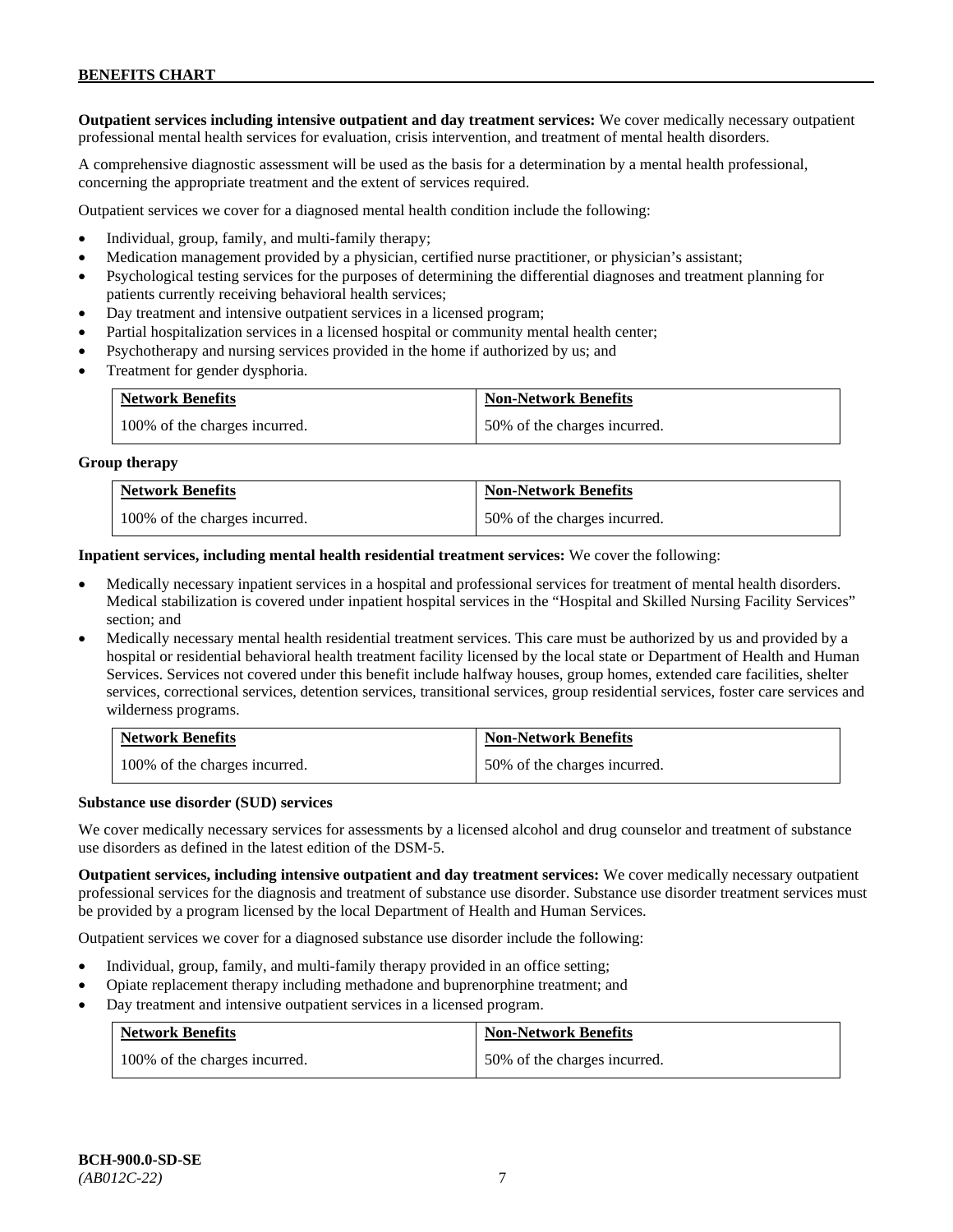**Inpatient services:** We cover the following:

- Medically necessary inpatient services in hospitals and residential primary treatment facilities approved by the State of South Dakota which are carrying out an approved program pursuant to the diagnosis and recommendation of a doctor;
- Services provided in a hospital that is licensed by the local state and accredited by Medicare; and
- Detoxification services in a hospital or community detoxification facility if it is licensed by the State of South Dakota as an approved inpatient alcoholism treatment facility.

| <b>Network Benefits</b>       | <b>Non-Network Benefits</b>  |
|-------------------------------|------------------------------|
| 100% of the charges incurred. | 50% of the charges incurred. |

#### **Not Covered:**

See "Services Not Covered" in the Group Certificate.

# **CHIROPRACTIC SERVICES**

# **Covered Services:**

We cover chiropractic services for rehabilitative care. Chiropractic services are adjustments to any abnormal articulations of the human body, especially those of the spinal column, for the purpose of giving freedom of action to impinged nerves that may cause pain or deranged function.

Massage therapy which is performed in conjunction with other treatment/modalities by a chiropractor, is part of a prescribed treatment plan and is not billed separately is covered.

| <b>Network Benefits</b>       | <b>Non-Network Benefits</b>  |
|-------------------------------|------------------------------|
| 100% of the charges incurred. | 50% of the charges incurred. |

### **Not Covered:**

- Massage therapy for the purpose of comfort or convenience of the Insured.
- See "Services Not Covered" in the Certificate.

# **CLINICAL TRIALS**

# **Covered Services:**

We cover certain routine services if you participate in a Phase I, Phase II, Phase III or Phase IV clinical trial that is conducted in relation to the prevention, detection, or treatment of cancer or other life-threatening disease or condition as defined in the Affordable Care Act. We cover routine patient costs for services that would be eligible under this Benefits Chart if the service were provided outside of a clinical trial.

| <b>Network Benefits</b>                              | <b>Non-Network Benefits</b>                          |
|------------------------------------------------------|------------------------------------------------------|
| Coverage level is same as corresponding Network      | Coverage level is same as corresponding Non-Network  |
| Benefits, depending on type of service provided such | Benefits, depending on type of service provided such |
| as Office Visits for Illness or Injury, Inpatient or | as Office Visits for Illness or Injury, Inpatient or |
| <b>Outpatient Hospital Services.</b>                 | Outpatient Hospital Services.                        |

# **Not Covered:**

- The investigative item, device or service itself.
- Items or services that are provided solely to satisfy data collection and analysis needs and that are not used in the direct clinical management of the patient.
- A service that is clearly inconsistent with widely accepted and established standards of care for a particular diagnosis.
- See "Services Not Covered" in the Certificate.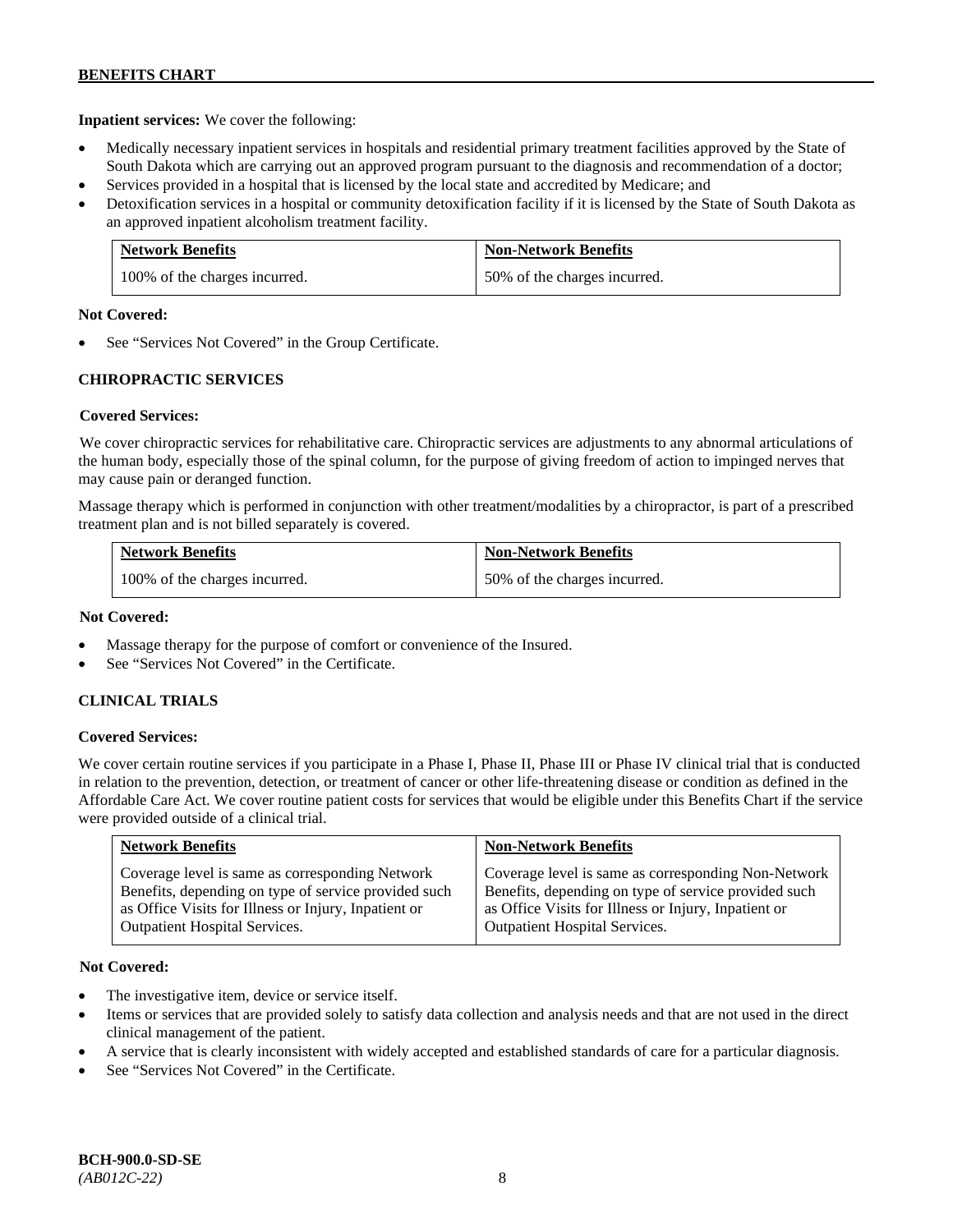# **DENTAL SERVICES**

#### **Covered Services:**

We cover services described below.

**Accidental dental services:** We cover dentally necessary services to treat and restore damage to teeth as a result of an accidental injury. Coverage is for damage caused by external trauma to face and mouth only, not for cracked or broken teeth which result from biting or chewing. We cover restorations, root canals, crowns and replacement of teeth lost that are directly related to the accident in which the Insured was involved. We cover initial exams, x-rays, and palliative treatment including extractions, and other oral surgical procedures directly related to the accident. Subsequent treatment must be initiated within the specified time-frame and must be directly related to the accident.

Full mouth rehabilitation to correct occlusion (bite) and malocclusion (misaligned teeth not due to the accident) are not covered.

When an implant-supported dental prosthetic treatment is pursued, the accidental dental benefit will be applied to the prosthetic procedure. Benefits are limited to the amount that would be paid toward the placement of a removable dental prosthetic appliance that could be used in the absence of implant treatment. Care must be provided or pre-authorized by a HealthPartners dentist.

| <b>Network Benefits</b>       | <b>Non-Network Benefits</b>  |
|-------------------------------|------------------------------|
| 100% of the charges incurred. | 50% of the charges incurred. |

For all accidental dental services, treatment and/or restoration must be initiated within six months of the date of the injury. Coverage is limited to the initial course of treatment and/or initial restoration. Services must be provided within twentyfour months of the date of injury to be covered.

#### **Medical referral dental services**

**Medically necessary outpatient dental services:** We cover medically necessary outpatient dental services. Coverage is limited to dental services required for treatment of an underlying medical condition, e.g., removal of teeth to complete radiation treatment for cancer of the jaw, cysts and lesions.

| <b>Network Benefits</b>       | <b>Non-Network Benefits</b>  |
|-------------------------------|------------------------------|
| 100% of the charges incurred. | 50% of the charges incurred. |

**Medically necessary hospitalization and anesthesia for dental care:** We cover medically necessary hospitalization and anesthesia for dental care. This is limited to charges incurred by an Insured who: (1) is a child under age 14, or (2) is severely disabled or otherwise suffers from a developmental disability as determined by a licensed physician which places that person under at serious risk. The requirement of a hospital setting must be due to an Insured's underlying medical condition. Coverage is limited to facility and anesthesia charges. Anesthesia is covered in a hospital or a dental office. Oral surgeon/dentist professional fees are not covered. Hospitalization required due to the behavior of the Insured or due to the extent of the dental procedure is not covered.

| <b>Network Benefits</b>       | <b>Non-Network Benefits</b> |
|-------------------------------|-----------------------------|
| 100% of the charges incurred. | 50% of the charges incurred |

**Medical complications of dental care:** We cover medical complications of dental care. Treatment must be medically necessary care and related to medical complications of non-covered dental care, including complications of the head, neck, or substructures.

| <b>Network Benefits</b>       | <b>Non-Network Benefits</b>  |
|-------------------------------|------------------------------|
| 100% of the charges incurred. | 50% of the charges incurred. |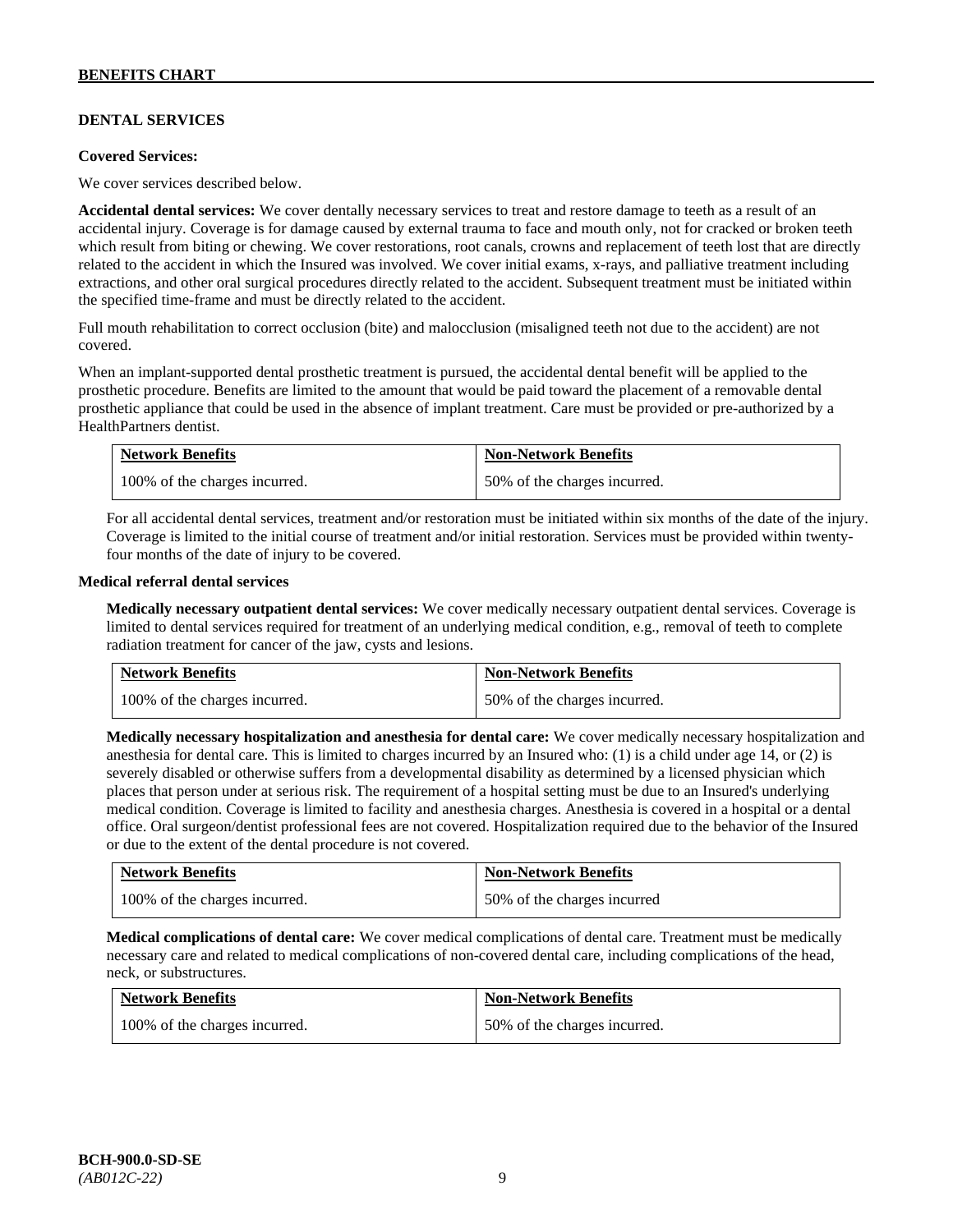**Oral surgery:** We cover oral surgery. Coverage is limited to treatment of medical conditions requiring oral surgery, such as treatment of oral neoplasm, non-dental cysts, fracture of the jaws, trauma of the mouth and jaws, and any other oral surgery procedures provided as medically necessary dental services.

| <b>Network Benefits</b>       | <b>Non-Network Benefits</b>  |
|-------------------------------|------------------------------|
| 100% of the charges incurred. | 50% of the charges incurred. |

**Treatment of cleft lip and cleft palate of a dependent child:** We cover treatment of cleft lip and cleft palate of a dependent child, to the limiting age in the definition of an "Eligible Dependent", including orthodontic treatment and oral surgery directly related to the cleft. Benefits for individuals age 26 up to the limiting age for coverage of the dependent are limited to inpatient or outpatient expenses arising from medical and dental treatment that was scheduled or initiated prior to the dependent turning age 19. Dental services which are not required for the treatment of cleft lip or cleft palate are not covered. If a dependent child covered under the Certificate and Benefits Chart is also covered under a dental plan which includes orthodontic services, that dental plan shall be considered primary for the necessary orthodontic services. Oral appliances are subject to the same copayment, conditions and limitations as durable medical equipment.

| <b>Network Benefits</b>       | <b>Non-Network Benefits</b>  |
|-------------------------------|------------------------------|
| 100% of the charges incurred. | 50% of the charges incurred. |

**Treatment of temporomandibular disorder (TMD) and craniomandibular disorder (CMD):** We cover surgical and nonsurgical treatment of temporomandibular disorder (TMD) and craniomandibular disorder (CMD), which is medically necessary care. Dental services which are not required to directly treat TMD or CMD are not covered.

| <b>Network Benefits</b>       | <b>Non-Network Benefits</b>  |
|-------------------------------|------------------------------|
| 100% of the charges incurred. | 50% of the charges incurred. |

#### **Not Covered:**

- Dental treatment, procedures or services not listed in this Benefits Chart.
- Accident related dental services if treatment is: (1) initiated beyond six months from the date of the injury; (2) received beyond the initial treatment or restoration; or (3) received beyond twenty-four months from the date of injury.
- Oral surgery to remove wisdom teeth, except as stated in the Pediatric Dental amendment.
- Orthognathic treatment or procedures and all related services.
- See "Services Not Covered" in the Certificate.

# **DIABETES AND HYPERTENSION DISEASE MANAGEMENT PROGRAM**

# **Covered Services:**

- If you meet criteria for coverage, you may qualify for the Diabetes and/or Hypertension Disease Management Program.
- The program covers group health coaching which focuses on weight loss, exercise, behavior modification and health education through Omada Health.

| <b>Network Benefits</b>                                     | <b>Non-Network Benefits</b> |
|-------------------------------------------------------------|-----------------------------|
| 100% of the charges incurred.<br>Deductible does not apply. | Not applicable.             |

#### **Not Covered:**

See "Services Not Covered" in the Certificate.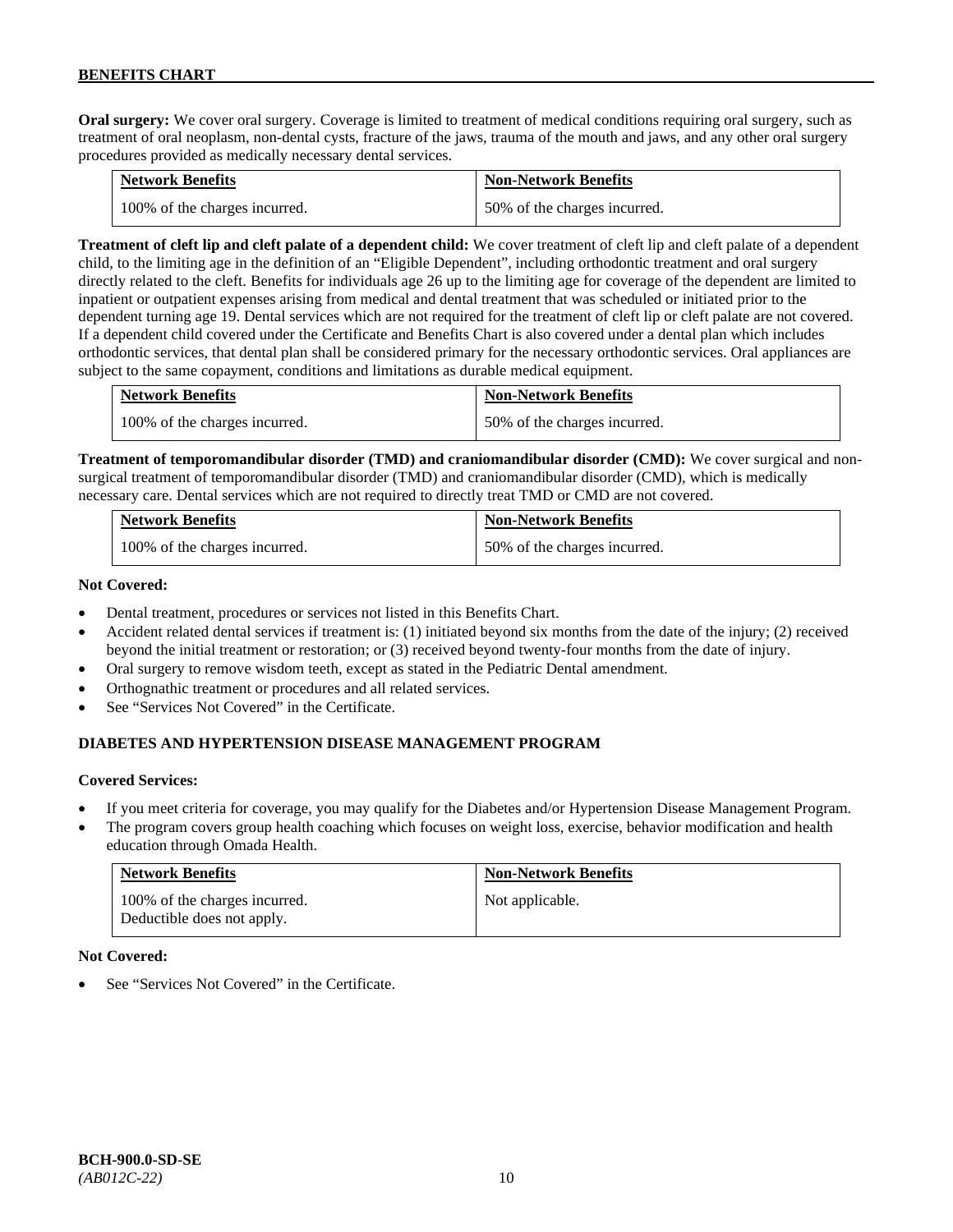# **DIABETIC EQUIPMENT AND SUPPLIES**

#### **Covered Services:**

We cover physician prescribed medically appropriate and necessary drugs and supplies used in the management and treatment of diabetes for insureds with gestational, Type I or Type II diabetes including durable diabetic equipment, measurement and administration aids, and disposable supplies, as described below. Certain items are only covered if your condition meets our coverage criteria and obtained through an authorized vendor. For more information on what we cover and any prior authorization requirements, call Member Services or log on to your "myHealthPartners" account at [healthpartners.com.](http://www.healthpartners.com/)

Insulin and medications for diabetes, including prescribed oral agents for controlling blood sugars and glucagon kits are covered as outpatient drugs under the "Prescription Drug Services" section.

**Pumps and pump supplies.** These include diabetic insulin pumps, diabetic infusion pumps and infusion pump supplies such as infusion sets, tubing, connectors and syringe reservoirs.

Covered insulin pumps that are not available from a DME vendor and only available through a retail pharmacy will be covered as described below. All other insulin pumps, infusion pumps and supplies must be obtained through an authorized durable medical equipment provider and cannot be obtained at a pharmacy.

| <b>Network Benefits</b>                                                                 | <b>Non-Network Benefits</b>  |
|-----------------------------------------------------------------------------------------|------------------------------|
| Pumps received at a pharmacy:<br>100% of the charges incurred.                          | 50% of the charges incurred. |
| Pumps received from a non-pharmacy approved<br>vendor:<br>100% of the charges incurred. |                              |

#### **All other durable equipment and diabetic supplies**

Durable Diabetic Equipment and Supplies. These include continuous glucose monitoring system (CGMS), transmitter, sensors and receivers, diabetic blood glucose monitors and control/calibrating solutions (for checking accuracy or testing equipment and test strips).

Disposable Diabetic Supplies. These are one-time use supplies, including syringes, lancets, lancet devices, blood and urine ketone test strips, and needles.

Certain diabetic supplies and equipment must be purchased at a pharmacy.

| <b>Network Benefits</b>                                                                                                                                                                                                                                                               | <b>Non-Network Benefits</b>  |
|---------------------------------------------------------------------------------------------------------------------------------------------------------------------------------------------------------------------------------------------------------------------------------------|------------------------------|
| If received through a pharmacy:<br>Diabetic supplies on the Preventive Drug List:                                                                                                                                                                                                     | 50% of the charges incurred. |
| Generic formulary drugs from the Preventive Drug List<br>are covered at 100% of the charges incurred. Brand<br>name formulary drugs from the Preventive Drug List<br>are covered at 100% of the charges incurred, subject to<br>your copayment of \$60.<br>Deductible does not apply. |                              |
| All other diabetic supplies purchased at a pharmacy:<br>100% of the charges incurred If received through a<br>non-pharmacy provider:<br>100% of the charges incurred if purchased from an<br>approved vendor.                                                                         |                              |

#### **Limitations:**

- No more than a 93-day supply of diabetic supplies is covered and dispensed at a time.
- We require that certain diabetic supplies and equipment be purchased at a pharmacy.
- Diabetic supplies and equipment are limited to certain models and brands.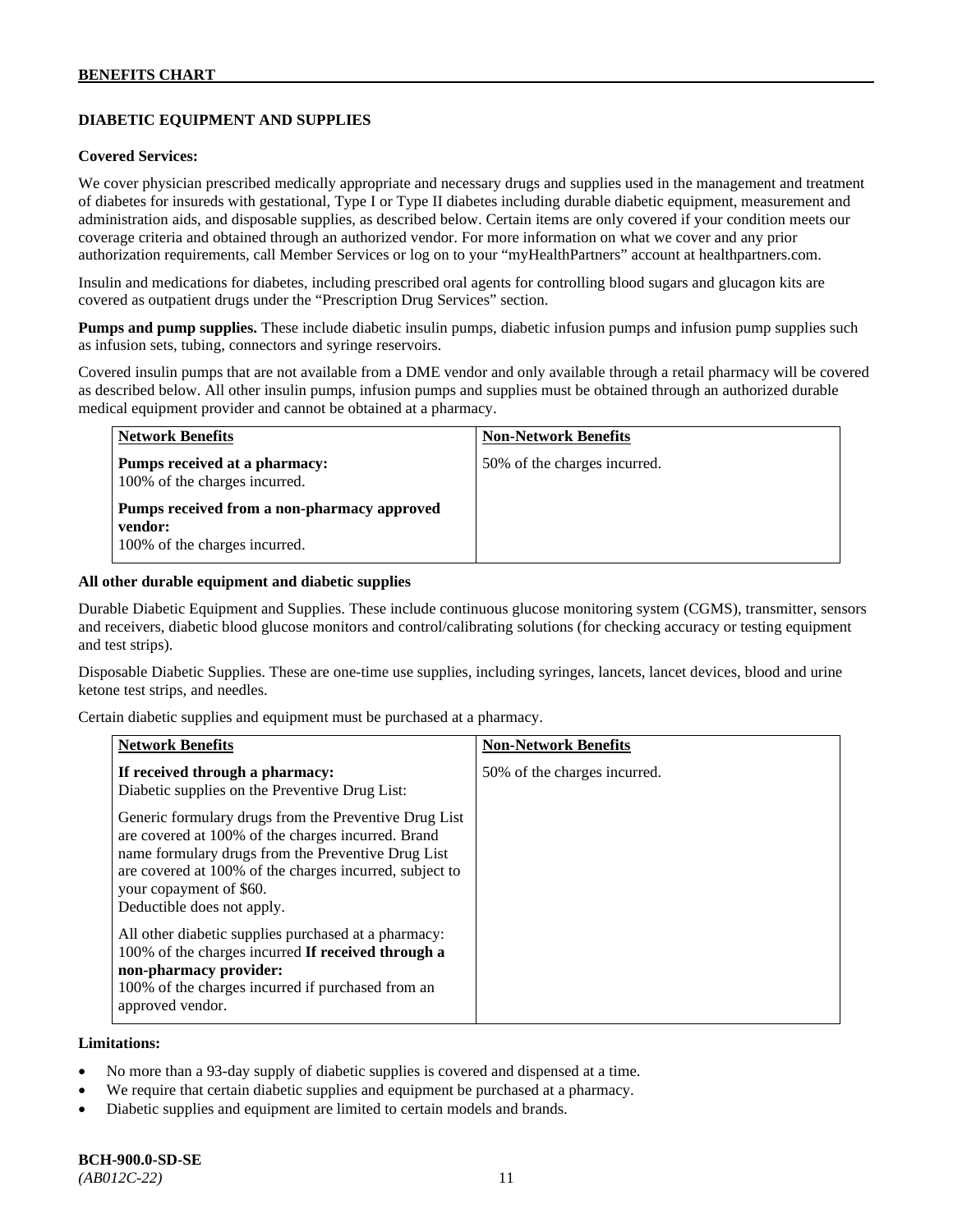- Durable medical equipment and supplies must be obtained from or repaired by approved vendors.
- Covered services and supplies are based on established medical policies which are subject to periodic review and modification by the medical directors. Our coverage policy for diabetic supplies includes information on our required models and brands. These medical policies (medical coverage criteria) are available by calling Member Services, or logging on to your "myHealthPartners" account at [healthpartners.com.](http://www.healthpartners.com/)

# **Not Covered:**

- Replacement or repair of any covered items, if the items are (i) damaged or destroyed by misuse, abuse or carelessness, (ii) lost; or (iii) stolen.
- Duplicate or similar items.
- Labor and related charges for repair of any covered items which are more than the cost of replacement by an approved vendor.
- Batteries for monitors and equipment.
- Sales tax, mailing, delivery charges, service call charges.
- See "Services Not Covered" in the Certificate.

# **DIAGNOSTIC IMAGING SERVICES**

# **Covered Services:**

We cover diagnostic imaging, when ordered by a provider and provided in a clinic or outpatient hospital facility.

We cover services provided in a clinic or outpatient hospital facility. To see the benefit level for inpatient hospital or skilled nursing facility services, see benefits under Inpatient Hospital and Skilled Nursing Facility Services.

# **Outpatient magnetic resonance imaging (MRI) and computed tomography (CT)**

| <b>Network Benefits</b>       | <b>Non-Network Benefits</b>  |
|-------------------------------|------------------------------|
| 100% of the charges incurred. | 50% of the charges incurred. |

# **All other outpatient diagnostic imaging services**

| <b>Network Benefits</b>       | <b>Non-Network Benefits</b>  |
|-------------------------------|------------------------------|
| 100% of the charges incurred. | 50% of the charges incurred. |

#### **Preventive services (MRI/CT procedures are not considered preventive)**

Diagnostic imaging services associated with preventive services are covered at the benefit level shown in the "Preventive Services" section of this Benefits Chart.

# **Not Covered:**

See "Services Not Covered" in the Certificate.

# **DURABLE MEDICAL EQUIPMENT, PROSTHETICS, ORTHOTICS AND SUPPLIES**

# **Covered Services:**

We cover equipment, supplies and services, as described below. Certain items are only covered if your condition meets our coverage criteria. For more information on what we cover and any prior authorization requirements, call Member Services or log on to your "myHealthPartners" account at [healthpartners.com.](http://healthpartners.com/)

- Durable medical equipment, such as wheelchairs, ventilators, oxygen, oxygen equipment, continuous positive airway pressure (CPAP) devices, hospital beds, and related services.
- Prosthetics, including breast prostheses, artificial limbs and artificial eyes, and related supplies.
- Orthotics.
- Medical supplies, including splints, surgical stockings, casts and dressings.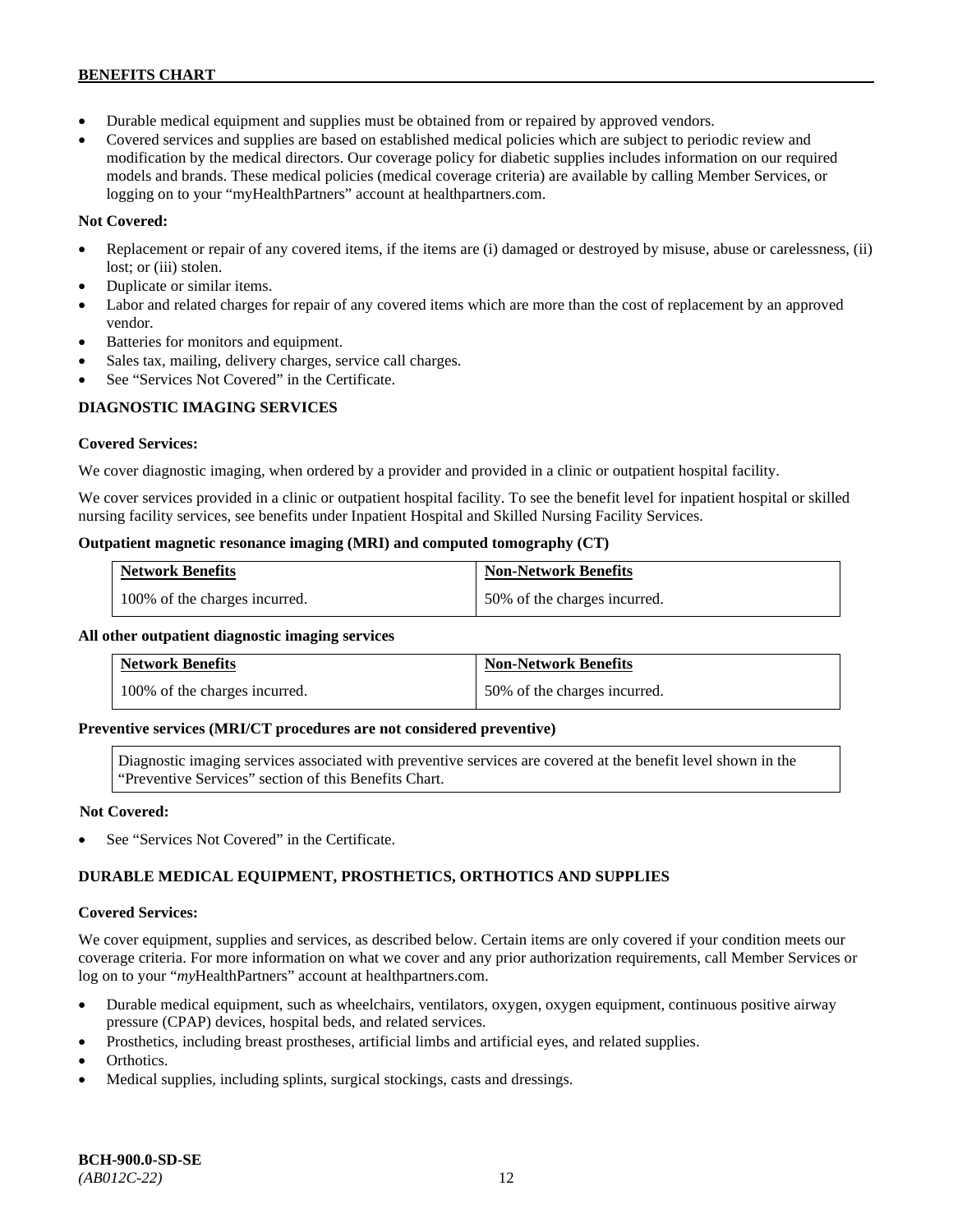- Enteral feedings.
- Special dietary treatment for Phenylketonuria (PKU) and oral amino acid based elemental formula if it meets our medical coverage criteria.

Diabetic equipment and supplies are covered under the "Diabetic Equipment and Supplies" section.

# **Special dietary treatment for phenylketonuria (PKU) if it meets our medical coverage criteria**

We cover testing, diagnosis and treatment of phenylketonuria including dietary management, formulas, case management, intake and screening, assessment, comprehensive care planning and service referral.

| <b>Network Benefits</b>       | <b>Non-Network Benefits</b>  |
|-------------------------------|------------------------------|
| 100% of the charges incurred. | 50% of the charges incurred. |

# **Oral amino acid based elemental formula if it meets our medical coverage criteria**

| <b>Network Benefits</b>       | <b>Non-Network Benefits</b>  |
|-------------------------------|------------------------------|
| 100% of the charges incurred. | 50% of the charges incurred. |

#### **All other durable medical equipment, prosthetics, orthotics and supplies**

| <b>Network Benefits</b>       | <b>Non-Network Benefits</b>  |
|-------------------------------|------------------------------|
| 100% of the charges incurred. | 50% of the charges incurred. |

# **Limitations:**

Coverage of durable medical equipment is limited by the following.

Payment will not exceed the cost of an alternate piece of equipment or service that is effective and medically necessary.

- For prosthetic benefits, other than oral appliances for cleft lip and cleft palate, payment will not exceed the cost of an alternate piece of equipment or service that is effective, medically necessary and enables Insureds to conduct standard activities of daily living.
- We reserve the right to determine if an item will be approved for rental vs. purchase.
- Durable medical equipment and supplies must be obtained from or repaired by approved vendors.
- Covered services and supplies are based on established medical policies which are subject to periodic review and modification by the medical or dental directors. Our coverage policy for diabetic supplies includes information on our required models and brands. These medical policies (medical coverage criteria) are available by calling Member Services, or logging on to your "*my*HealthPartners" account at [healthpartners.com.](http://www.healthpartners.com/)

# **Not Covered:**

Items which are not eligible for coverage include, but are not limited to:

- Replacement or repair of any covered items, if the items are (i) damaged or destroyed by misuse, abuse or carelessness, (ii) lost; or (iii) stolen.
- Duplicate or similar items.
- Labor and related charges for repair of any covered items which are more than the cost of replacement by an approved vendor.
- Sales tax, mailing, delivery charges, service call charges.
- Items which are primarily educational in nature or for hygiene, vocation, comfort, convenience or recreation.
- Communication aids or devices: equipment to create, replace or augment communication abilities including, but not limited to, speech processors, receivers, communication boards, or computer or electronic assisted communication.
- Hearing aids (implantable and external, including osseointegrated or bone anchored) and their fitting. This exclusion does not apply to cochlear implants.
- Eyeglasses, contact lenses and their fitting, measurement and adjustment, except as specifically described in this Benefits Chart.
- Hair prostheses (wigs).
- Household equipment which primarily has customary uses other than medical, such as, but not limited to, exercise cycles, air purifiers, central or unit air conditioners, water purifiers, non-allergenic pillows, mattresses or waterbeds.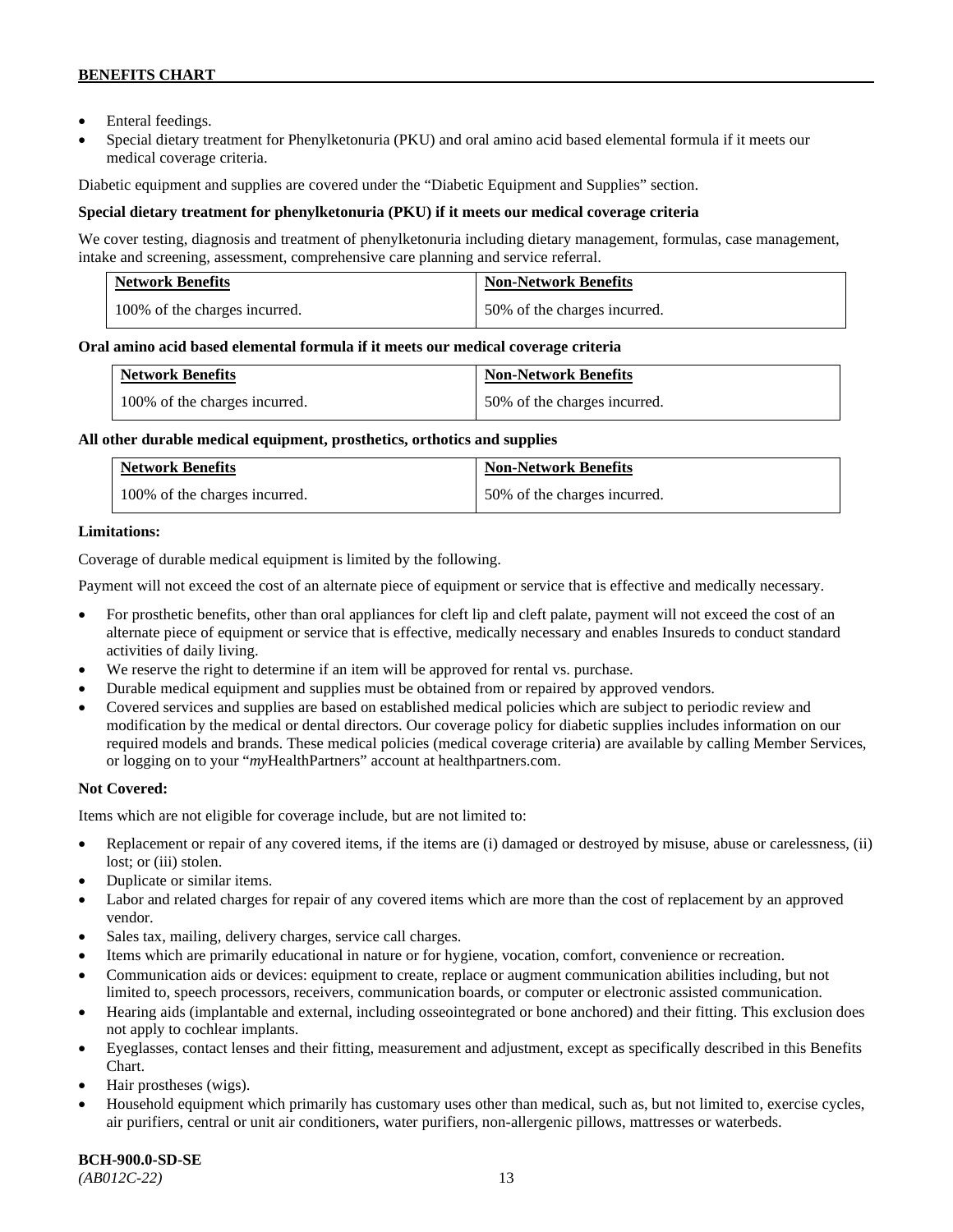- Household fixtures including, but not limited to, escalators or elevators, ramps, swimming pools and saunas.
- Modifications to the structure of the home including, but not limited to, its wiring, plumbing or charges for installation of equipment.
- Vehicle, car or van modifications including, but not limited to, hand brakes, hydraulic lifts and car carrier.
- Rental equipment while owned equipment is being repaired by non-contracted vendors, beyond one month rental of medically necessary equipment.
- Other equipment and supplies, including, but not limited to, assistive devices, that we determine are not eligible for coverage.
- See "Services Not Covered" in the Certificate.

# **EMERGENCY AND URGENTLY NEEDED CARE SERVICES**

#### **Covered Services:**

We cover services for emergency care and urgently needed care if the services are otherwise eligible for coverage under this Benefits Chart.

**Urgently needed care.** These are services to treat an unforeseen illness or injury:

- that are required in order to prevent a serious deterioration in your health; and
- that cannot be delayed until the next available clinic or office hours.

#### **Urgently needed care at clinics**

| <b>Network Benefits</b>       | <b>Non-Network Benefits</b> |
|-------------------------------|-----------------------------|
| 100% of the charges incurred. | See Network Benefits.       |

**Emergency care.** These are services to treat:

- the sudden, unexpected onset of illness or injury which, if left untreated or unattended until the next available clinic or office hours, would result in hospitalization; or
- a condition requiring professional health services immediately necessary to preserve life or stabilize health.

Emergency care includes emergency services as defined in Division BB, Title I, Section 102 of the Consolidated Appropriations Act of 2021.

Emergency care also includes an immediate response service available on a 24-hour, seven-day-a-week basis for each child, or person, having a psychiatric crisis, a mental health crisis, or a mental health emergency.

When reviewing claims for coverage of emergency services, our medical director will take into consideration: (1) a reasonable layperson's belief that the circumstances required immediate medical care that could not wait until the next working day or next available clinic appointment; (2) the time of day and day of the week the care was provided; and (3) the presenting symptoms including, but not limited to, severe pain, to ensure that the decision to reimburse the emergency care is not made solely on the basis of the actual diagnosis.

#### **Emergency care in a hospital emergency room, including professional services of a physician**

| <b>Network Benefits</b>       | <b>Non-Network Benefits</b> |
|-------------------------------|-----------------------------|
| 100% of the charges incurred. | See Network Benefits.       |

#### **Inpatient emergency care in a hospital:**

| <b>Network Benefits</b>       | <b>Non-Network Benefits</b> |
|-------------------------------|-----------------------------|
| 100% of the charges incurred. | See Network Benefits.       |

# **Not Covered:**

See "Services Not Covered" in the Certificate.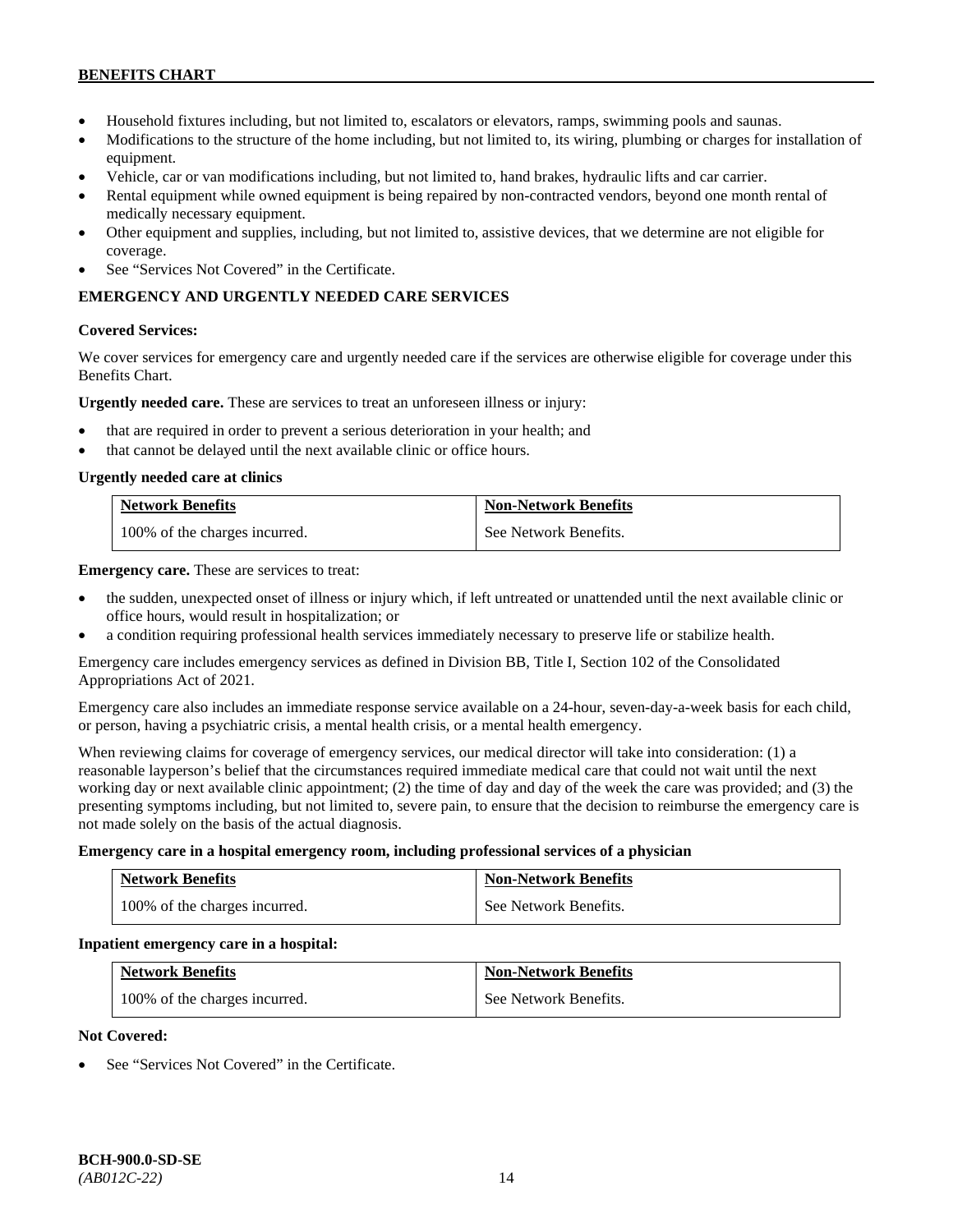# **GENE THERAPY**

### **Covered Services:**

We cover gene therapy treatment that meets our current medical coverage criteria.

| <b>Network Benefits</b>                                                                                                                                                                                  | <b>Non-Network Benefits</b> |
|----------------------------------------------------------------------------------------------------------------------------------------------------------------------------------------------------------|-----------------------------|
| Coverage level is same as corresponding Network<br>Benefits, depending on type of service provided, such<br>as Office Visits for Illness or Injury, Inpatient or<br><b>Outpatient Hospital Services.</b> | No coverage.                |

#### **Limitations:**

- Gene therapy must be provided by a designated provider.
- Specific types of gene therapy are limited to therapies and conditions specified in our medical coverage criteria.

#### **Not Covered:**

See "Services Not Covered" in the Certificate.

# **HEALTH EDUCATION**

#### **Covered Services:**

We cover education for preventive services and education for the management of chronic health problems, such as diabetes. Coverage includes medical nutrition therapy that is provided by a certified, registered, or licensed health care professional.

We cover diabetic self-management training and education if:

- the service is provided by a physician, nurse, dietitian, pharmacist, or other licensed health care provider who satisfies the current academic eligibility requirements of the National Certification Board for Diabetic Educators and has completed a course in diabetes education and training or has been certified as a diabetes educator; and
- the training and education is based upon a diabetes program recognized by the American Diabetes Association or a diabetes program with a curriculum approved by the American Diabetes Association or the South Dakota Department of Health.

Coverage of diabetes self-management training is limited to Insureds:

- o who are newly diagnosed with diabetes or have received no prior diabetes education;
- o who require a change in current therapy;<br>o who have a co-morbid condition such heal
- who have a co-morbid condition such heart disease or renal failure; or
- o whose diabetes condition is unstable.

See "Diabetic Equipment and Supplies" to see what diabetic equipment and supplies we cover.

| <b>Network Benefits</b>                                     | <b>Non-Network Benefits</b>  |
|-------------------------------------------------------------|------------------------------|
| 100% of the charges incurred.<br>Deductible does not apply. | 50% of the charges incurred. |

#### **Not Covered:**

See "Services Not Covered" in the Certificate.

# **HOME HEALTH SERVICES**

# **Covered Services:**

We cover the following services:

- skilled nursing treatment in the home intended to provide a safe transition from other levels of care;
- physical therapy, occupational therapy, speech therapy, respiratory therapy and other therapeutic services;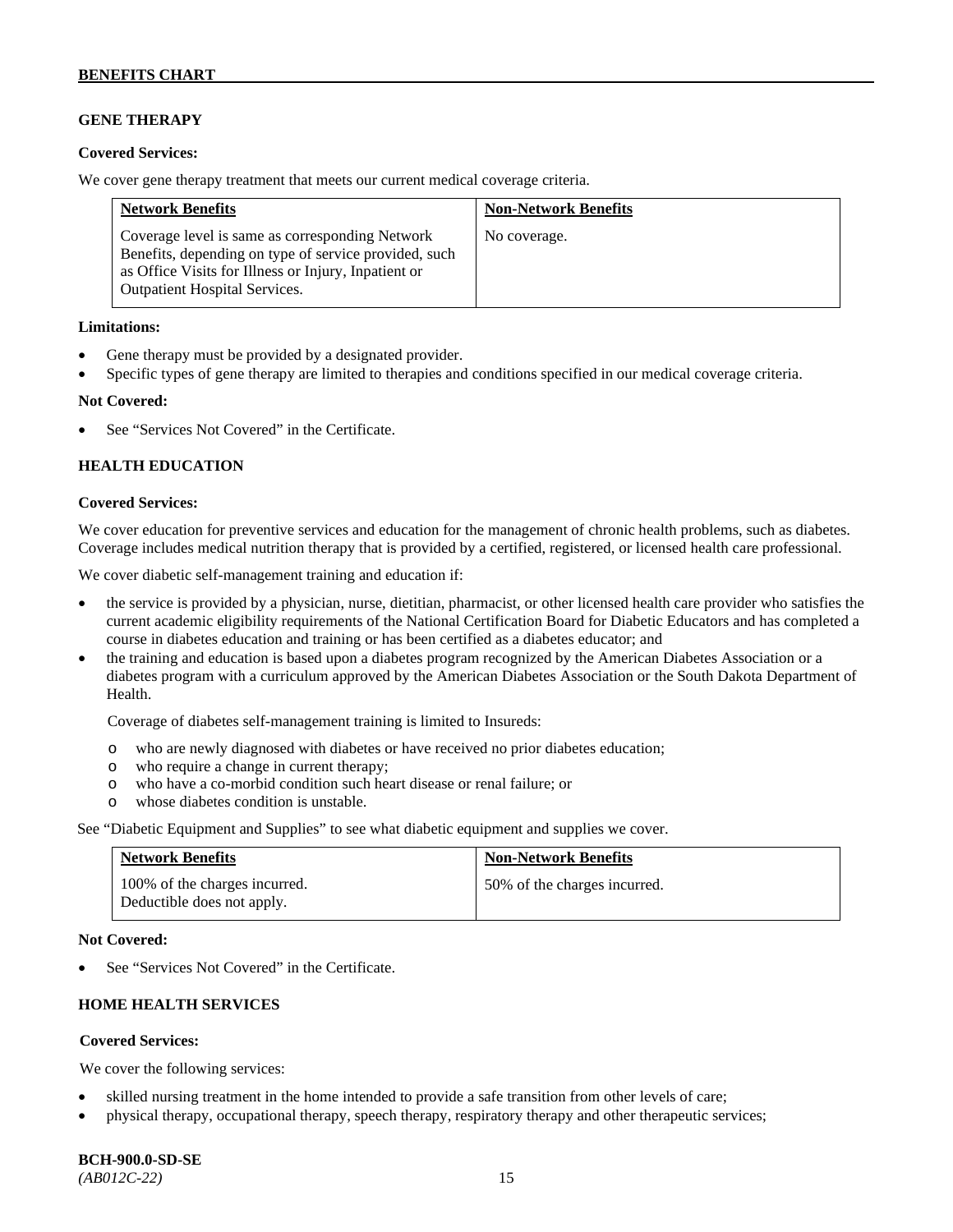- non-routine prenatal and postnatal services;
- routine postnatal well child visits, as described in the Coverage Criteria;
- phototherapy services for newborns. For phototherapy services for newborns and high risk prenatal services, supplies and equipment are included;
- home health aide services and other eligible home health services when provided in your home, if you are homebound (i.e., unable to leave home without considerable effort due to a medical condition. Lack of transportation does not constitute homebound status);
- total parenteral nutrition/intravenous ("TPN/IV") therapy, equipment, supplies and drugs in connection with IV therapy. IV line care kits are covered under Durable Medical Equipment. You do not need to be homebound to receive total parenteral nutrition/intravenous ("TPN/IV") therapy;
- palliative care benefits. Palliative care includes symptom management, education and establishing goals of care. We waive the requirement that you be homebound for a limited number of home visits for palliative care (as shown in this Benefits Chart), if you have a life-threatening, non-curable condition which has a prognosis of survival of two years or less. Additional palliative care visits are eligible under the home health services benefit if you are homebound and meet all other requirements defined in this section.

Home health services are eligible and covered only when they are:

- medically necessary; and
- provided as rehabilitative care, terminal care or maternity care; and
- ordered by a physician, and included in the written home care plan.

### **Physical therapy, occupational therapy, speech therapy, respiratory therapy, home health aide services and palliative care**

| <b>Network Benefits</b>       | <b>Non-Network Benefits</b>  |
|-------------------------------|------------------------------|
| 100% of the charges incurred. | 50% of the charges incurred. |

#### **TPN/IV therapy, skilled nursing services, non-routine prenatal/postnatal services and phototherapy**

| <b>Network Benefits</b>       | <b>Non-Network Benefits</b>  |
|-------------------------------|------------------------------|
| 100% of the charges incurred. | 50% of the charges incurred. |

Each 24-hour visit (or shifts of up to 24-hour visits) equals one visit and counts toward the Maximum visits for all other services shown below. Any visit that lasts less than 24 hours, regardless of the length of the visit, will count as one visit toward the Maximum visits for all other services shown below. All visits must be medically necessary and benefit eligible.

#### **Routine postnatal well child visit**

| <b>Network Benefits</b>                                     | <b>Non-Network Benefits</b>  |
|-------------------------------------------------------------|------------------------------|
| 100% of the charges incurred.<br>Deductible does not apply. | 50% of the charges incurred. |

#### **Maximum visits for palliative care**

If you are eligible to receive palliative care in the home and you are not homebound, there is a maximum of 12 visits per calendar year.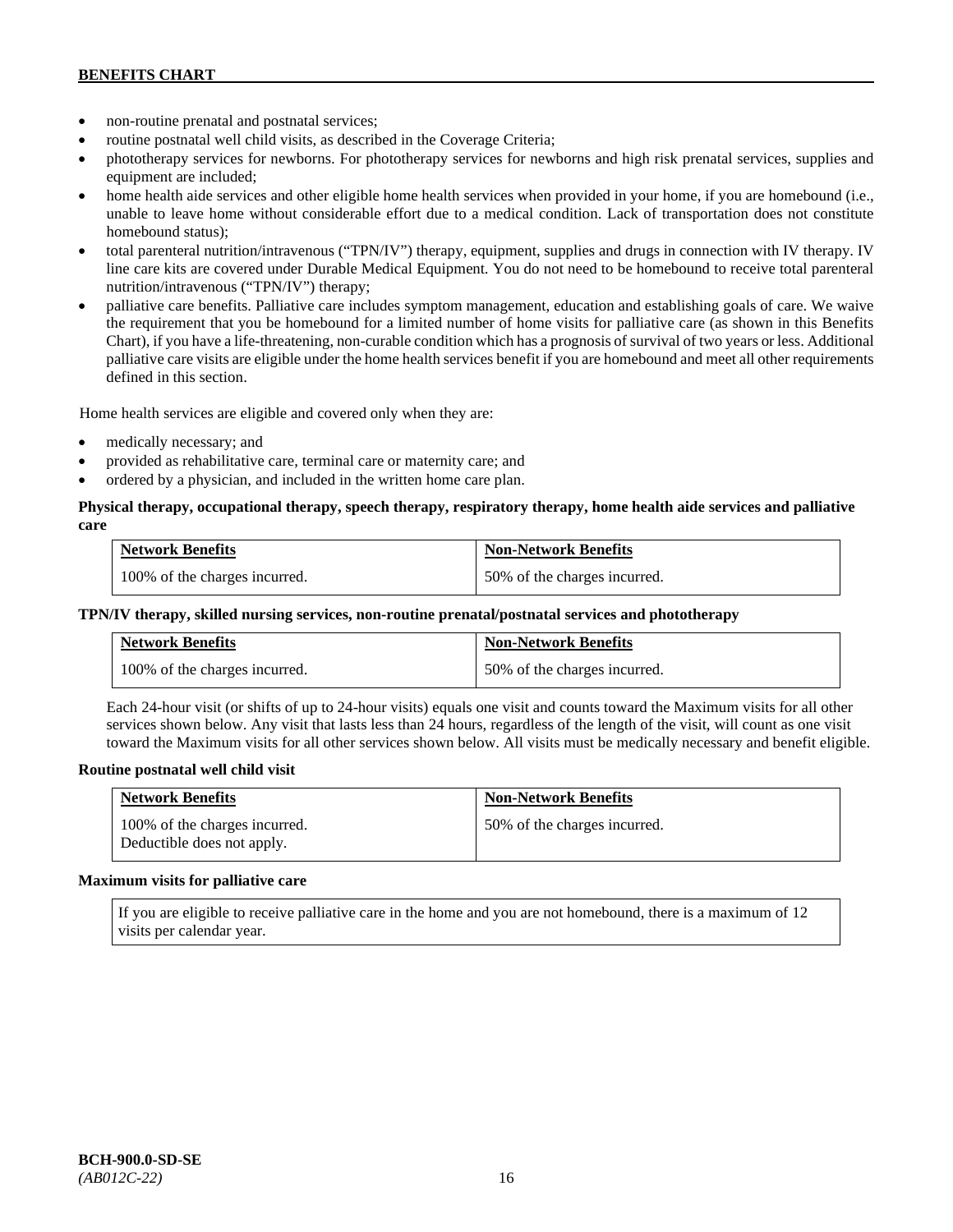# **Maximum visits for all other services**

| <b>Network Benefits</b>       | <b>Non-Network Benefits</b> |
|-------------------------------|-----------------------------|
| 120 visits per calendar year. | 60 visits per calendar year |

Each visit provided under the Network Benefits and Non-Network Benefits counts toward the maximums shown under both Maximum visits sections. The routine postnatal well child visit does not count toward the visit limit.

# **Limitations:**

- Home health services are not provided as a substitute for a primary caregiver in the home or as relief (respite) for a primary caregiver in the home. We will not reimburse family members or residents in your home for the above services.
- A service shall not be considered a skilled nursing service merely because it is performed by, or under the direct supervision of, a licensed nurse. Where a service (such as tracheotomy suctioning or ventilator monitoring) or like services, can be safely and effectively performed by a non-medical person (or self-administered), without the direct supervision of a licensed nurse, the service shall not be regarded as a skilled nursing service, whether or not a skilled nurse actually provides the service. The unavailability of a competent person to provide a non-skilled service shall not make it a skilled service when a skilled nurse provides it. Only the skilled nursing component of so-called "blended" services (i.e. services which include skilled and non-skilled components) are covered under this Benefits Chart.

# **Not Covered:**

- Financial or legal counseling services.
- Housekeeping or meal services in your home.
- Services provided by a family member or enrollee, or a resident in the enrollee's home.
- Vocational rehabilitation and recreational or educational therapy. Recreation therapy is therapy provided solely for the purpose of recreation, including, but not limited to: (a) requests for physical therapy or occupational therapy to improve athletic ability, and (b) braces or guards to prevent sports injuries.
- See "Services Not Covered" in the Certificate.

# **HOSPICE SERVICES**

# **Applicable Definitions:**

**Part-time.** This is up to two hours of service per day, more than two hours is considered continuous care.

**Continuous Care.** This is from two to twelve hours of service per day provided by a registered nurse, licensed practical nurse, or home health aide, during a period of crisis in order to maintain a terminally ill patient at home.

**Appropriate Facility.** This is a nursing home, hospice residence, or other inpatient facility.

**Custodial Care Related to Hospice Services.** This means providing assistance in the activities of daily living and the care needed by a terminally ill patient which can be provided by primary caregiver (i.e., family member or friend) who is responsible for the patient's home care.

# **Covered Services:**

**Hospice Program.** We cover the services described below if you are terminally ill and accepted as a hospice program participant. You must meet the eligibility requirements of the program, and elect to receive services through the hospice program. If you elect to receive hospice services, you do so in lieu of curative treatment for your terminal illness for the period you are enrolled in the hospice program.

**Eligibility:** In order to be eligible to be enrolled in the hospice program, you must: (1) be a terminally ill patient (prognosis of six months or less); (2) have chosen a palliative treatment focus (i.e., emphasizing comfort and supportive services rather than treatment attempting to cure the disease or condition); and (3) continue to meet the terminally ill prognosis as reviewed by our medical director or his or her designee over the course of care. You may withdraw from the hospice program at any time.

**Eligible Services:** Hospice services include the following services provided in accordance with an approved hospice treatment plan.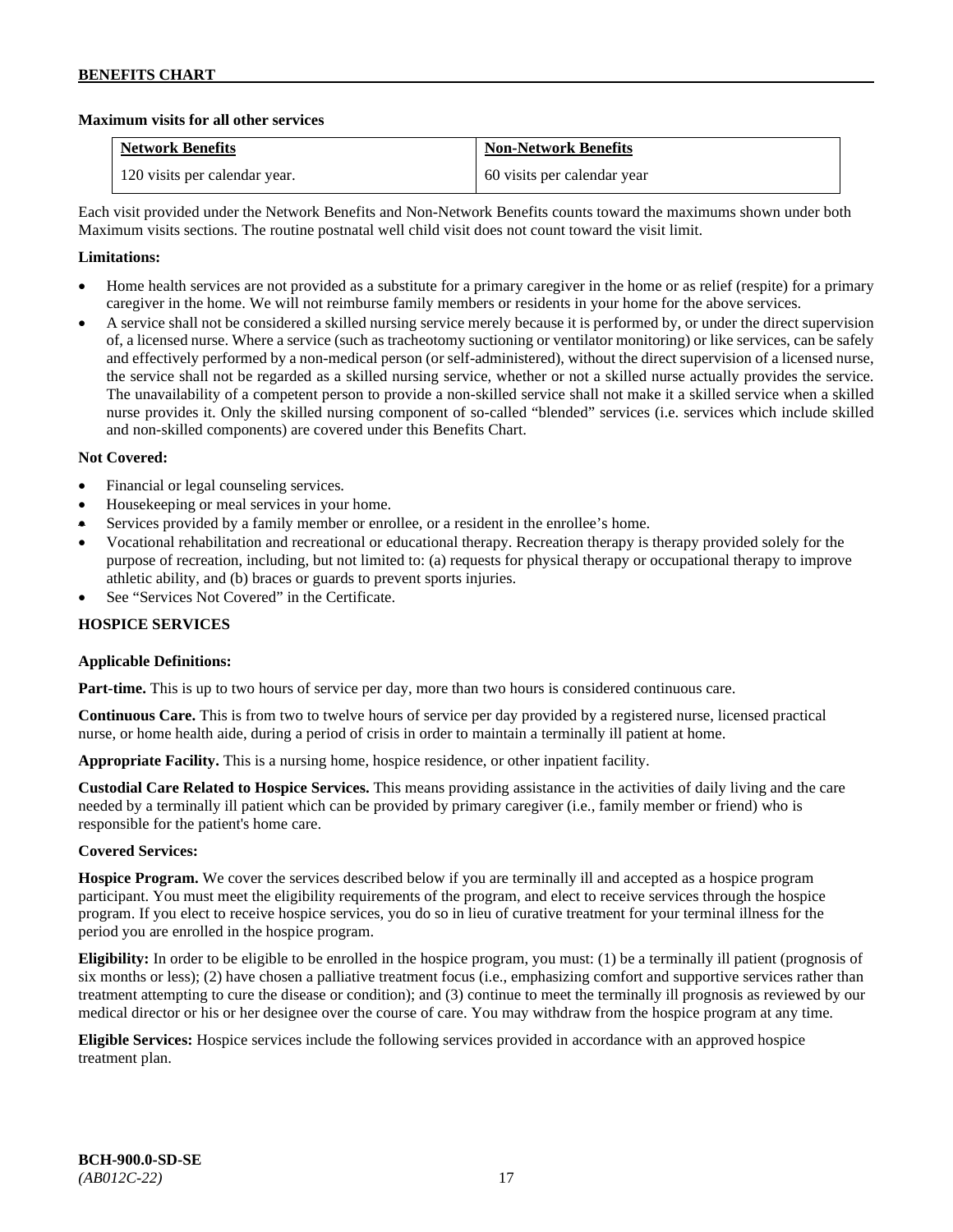- Inpatient Services: We cover inpatient services in a hospital facility.
- Home Health Services:
	- Part-time care provided in your home by an interdisciplinary hospice team (which may include a physician, nurse, social worker, and spiritual counselor) and medically necessary home health services are covered.
	- o One or more periods of continuous care in your home or in a setting which provides day care for pain or symptom management, when medically necessary, will be covered.
- Other Services:
	- o Respite care is covered for care in your home or in an appropriate facility, to give your primary caregivers (i.e., family members or friends) rest and/or relief when necessary in order to maintain a terminally ill patient at home*.*
	- o Medically necessary medications for pain and symptom management.
	- o Semi-electric hospital beds and other durable medical equipment are covered.
	- o Emergency and non-emergency care is covered.

| <b>Network Benefits</b>       | <b>Non-Network Benefits</b>  |
|-------------------------------|------------------------------|
| 100% of the charges incurred. | 50% of the charges incurred. |

Respite care is limited to five episodes, up to five days per episode. Inpatient hospice services are limited to 15 days per lifetime.

# **Not Covered:**

- Financial or legal counseling services.
- Housekeeping or meal services in your home.
- Custodial or maintenance care related to hospice services, whether provided in the home or in a nursing home.
- Any service not specifically described as covered services under this hospice services benefits.
- Any services provided by members of your family or residents in your home.
- See "Services Not Covered" in the Certificate.

# **HOSPITAL AND SKILLED NURSING FACILITY SERVICES**

# **Covered Services:**

We cover services as described below.

# **Medical or surgical hospital services**

**Inpatient hospital services:** We cover the following medical or surgical services, for the treatment of acute illness or injury, which require the level of care only provided in an acute care facility. These services must be authorized by a physician.

Inpatient hospital services include: room and board; the use of operating or maternity delivery rooms; intensive care facilities; newborn nursery facilities; general nursing care, anesthesia, laboratory and diagnostic imaging services, reconstructive surgery, radiation therapy, physical therapy, prescription drugs or other medications administered during treatment, blood and blood products (unless replaced), and blood derivatives, and other diagnostic or treatment related hospital services; physician and other professional medical and surgical services provided while in the hospital, including gender confirmation surgery that meets medical coverage criteria.

Services for items for personal convenience, such as television rental, are not covered.

We cover, following a vaginal delivery, a minimum of 48 hours of inpatient care for the mother and newborn child. We cover, following a caesarean section delivery, a minimum of 96 hours of inpatient care for the mother and newborn child. If the duration of inpatient care is less than these minimums, we also cover a minimum of one home visit by a registered nurse for post-delivery care, within 4 days of discharge of the mother and newborn child. Services provided by the registered nurse include, but are not limited to, parent education, assistance and training in breast and bottle feeding, and conducting any necessary and appropriate clinical tests. We shall not provide any compensation or other non-medical remuneration to encourage a mother and newborn to leave inpatient care before the duration minimums specified.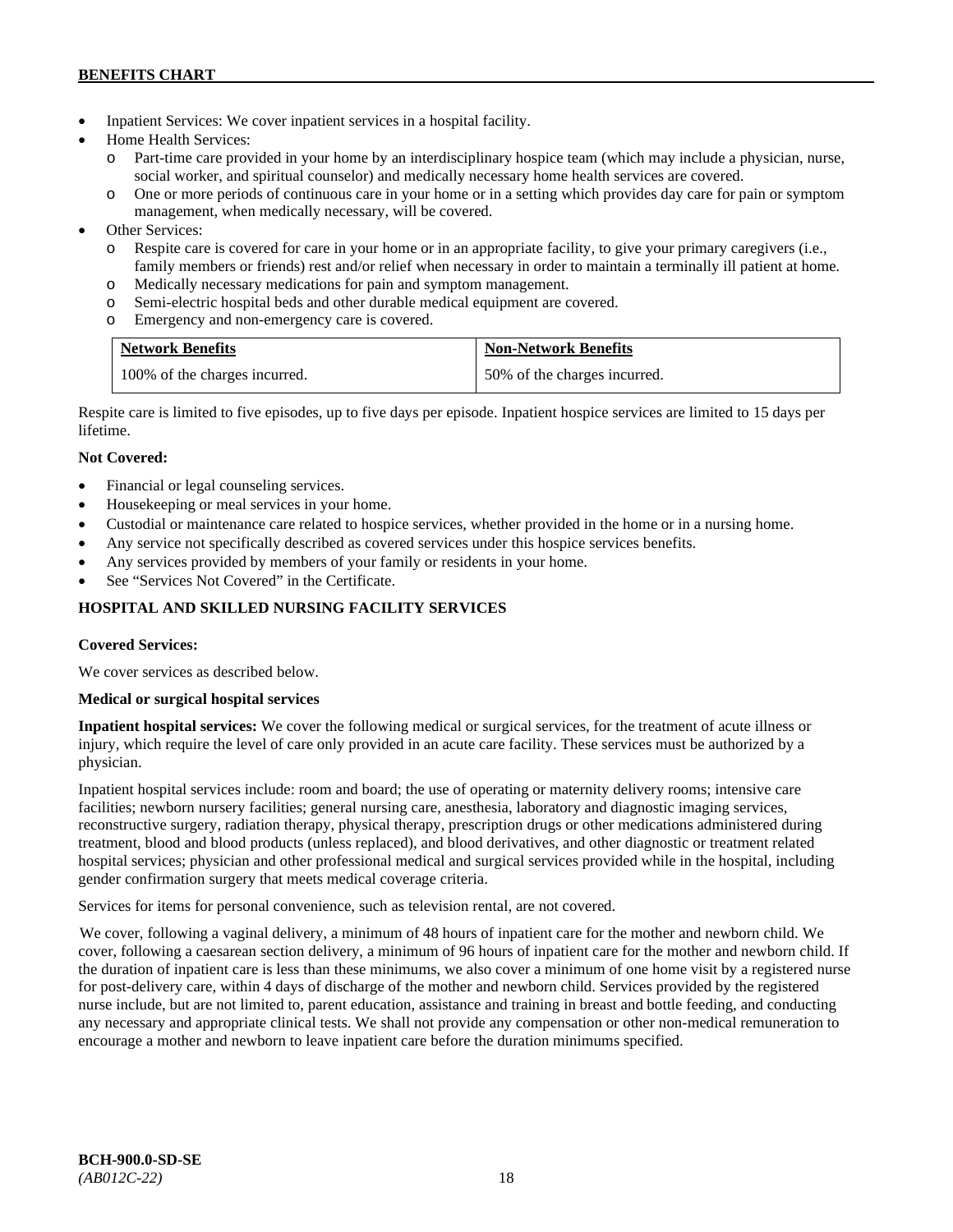Group health plans and health insurance issuers generally may not, under Federal law, restrict benefits for any hospital length of stay in connection with childbirth for the mother of newborn child to less than 48 hours following a vaginal delivery, or less than 96 hours following a caesarean section. However, Federal law generally does not prohibit the mother's or newborn's attending provider, after consulting with the mother, from discharging the mother or her newborn earlier than 48 hours (or 96 hours as applicable). In any case plans and issuers may not, under Federal law, require that a provider obtain authorization from the plan or the insurance issuer for prescribing a length of stay not in excess of 48 hours (or 96 hours).

| <b>Network Benefits</b>       | <b>Non-Network Benefits</b>  |
|-------------------------------|------------------------------|
| 100% of the charges incurred. | 50% of the charges incurred. |

Each insured's admission or confinement, including that of a newborn child, is separate and distinct from the admission or confinement of any other insured.

#### **Outpatient hospital, ambulatory care or surgical facility services:**

We cover the following medical and surgical services, for diagnosis or treatment of illness or injury on an outpatient basis. These services must be authorized by a physician.

Outpatient services include: use of operating rooms, maternity delivery rooms or other outpatient departments, rooms or facilities; and the following outpatient services: general nursing care, anesthesia, laboratory and diagnostic imaging services, reconstructive surgery, radiation therapy, physical therapy, drugs administered during treatment, blood and blood products (unless replaced), and blood derivatives, and other diagnostic or treatment related outpatient services; physician and other professional medical and surgical services provided while an outpatient, including gender confirmation surgery that meets medical coverage criteria.

Prior authorization by our medical director is required for new, experimental or reconstructive technologies or procedures. Requests must be submitted prior to performing the technology or procedure.

To see the benefit level for diagnostic imaging services, laboratory services and physical therapy, see benefits under Diagnostic Imaging Services, Laboratory Services and Physical Therapy in this Benefits Chart.

| <b>Network Benefits</b>       | <b>Non-Network Benefits</b>  |
|-------------------------------|------------------------------|
| 100% of the charges incurred. | 50% of the charges incurred. |

**Skilled nursing facility care:** We cover room and board, daily skilled nursing and related ancillary services for post-acute treatment and rehabilitative care of illness or injury that meets medical coverage criteria.

| <b>Network Benefits</b>                        | <b>Non-Network Benefits</b>                    |
|------------------------------------------------|------------------------------------------------|
| 100% of the charges incurred.                  | 50% of the charges incurred.                   |
| Limited to a 90 day maximum per calendar year. | Limited to a 90 day maximum per calendar year. |

Each day of services provided under the Network Benefits and Non-Network Benefits, combined, applies toward the maximums shown above.

### **Not Covered:**

- Services for items for personal convenience, such as television rental, are not covered.
- See "Services Not Covered" in the Certificate.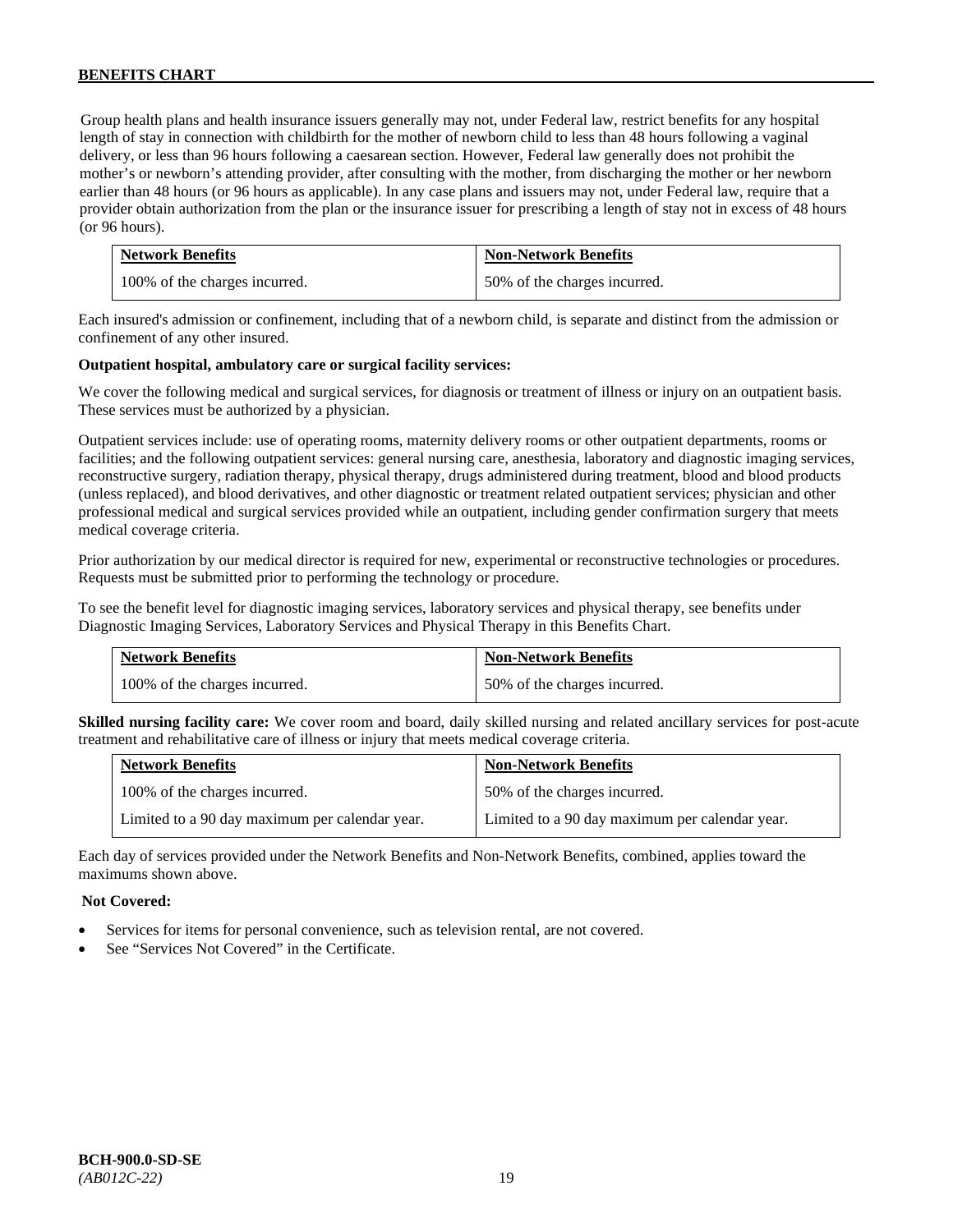# **INFERTILITY DIAGNOSIS**

### **Covered Services:**

We cover the diagnosis of infertility. These services include diagnostic procedures and tests provided in connection with an infertility evaluation, office visits and consultations to diagnose infertility.

| <b>Network Benefits</b>       | <b>Non-Network Benefits</b>  |
|-------------------------------|------------------------------|
| 100% of the charges incurred. | 50% of the charges incurred. |

Coverage is limited to office visits and consultations to diagnose infertility. Treatment is not covered.

# **Not Covered:**

- Infertility/fertility treatment, including but not limited to, office visits, laboratory services, diagnostic imaging services and fertility drugs; reversal of sterilization; and sperm, ova or embryo acquisition, retrieval or storage; however, we cover office visits and consultations to diagnose infertility.
- Services related to the establishment of surrogate pregnancy and fees for a surrogate. However, pregnancy and maternity services are covered for an insured under this Benefits Chart, including a surrogate pregnancy.
- See "Services Not Covered" in the Certificate.

# **LABORATORY SERVICES**

#### **Covered Services:**

We cover laboratory tests when ordered by a provider and provided in a clinic or outpatient hospital facility.

We cover services provided in a clinic or outpatient hospital facility. To see the benefit level for inpatient hospital or skilled nursing facility services, see benefits under Inpatient Hospital and Skilled Nursing Facility Services.

### **Prostate-specific antigen (PSA) testing**

| <b>Network Benefits</b>       | <b>Non-Network Benefits</b>  |
|-------------------------------|------------------------------|
| 100% of the charges incurred. | 50% of the charges incurred. |

#### **All other laboratory services**

#### **Services for illness or injury**

| Network Benefits              | <b>Non-Network Benefits</b>  |
|-------------------------------|------------------------------|
| 100% of the charges incurred. | 50% of the charges incurred. |

#### **Preventive Services**

Laboratory services associated with preventive services are covered at the benefit level shown in the "Preventive Services" section of this Benefits Chart.

#### **Not Covered:**

See "Services Not Covered" in the Certificate.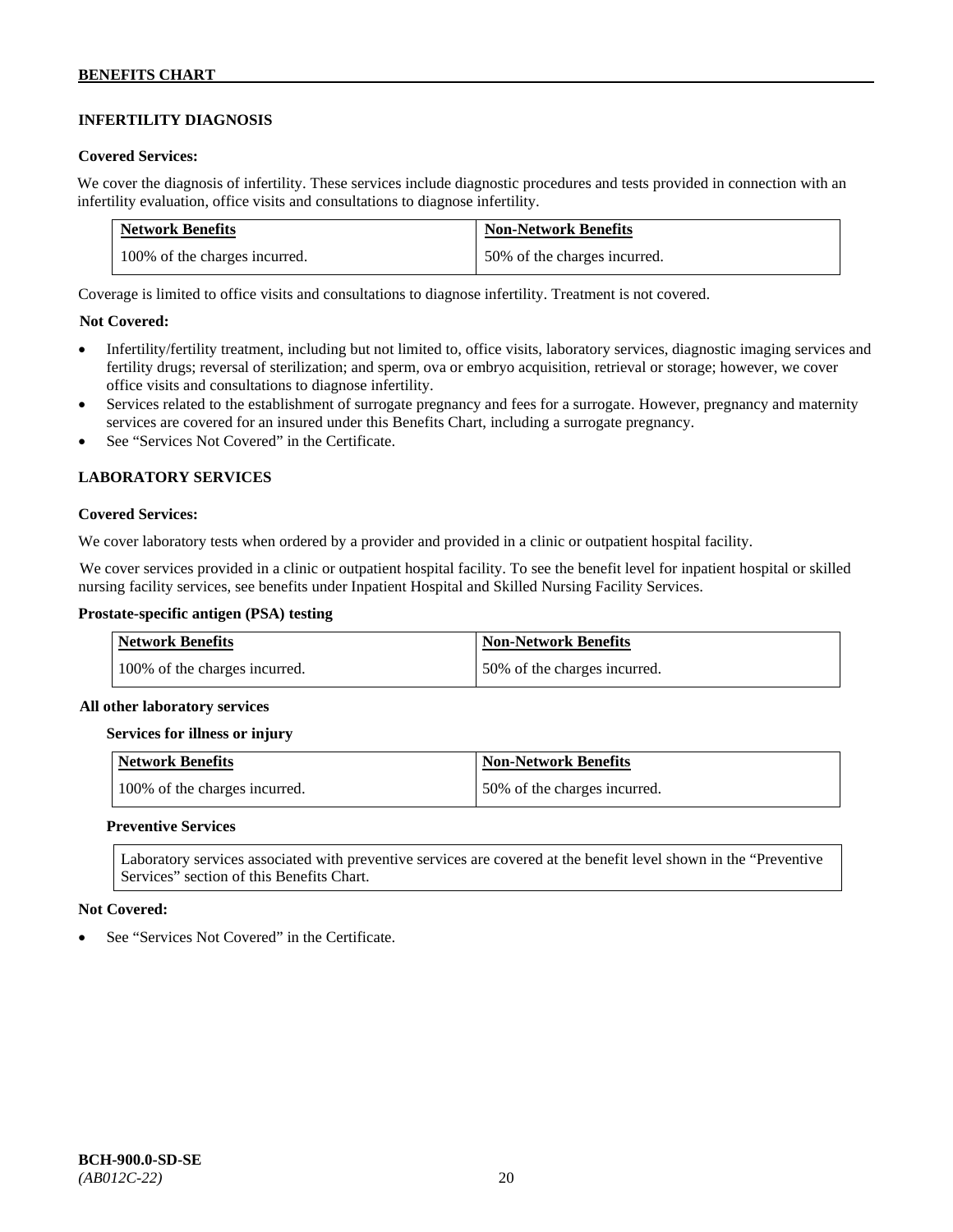# **MASTECTOMY RECONSTRUCTION BENEFIT**

#### **Covered Services:**

We cover reconstruction of the breast on which the mastectomy has been performed; surgery and reconstruction of the other breast to produce symmetrical appearance, and prostheses and physical complications of all stages of mastectomy, including lymphedemas.

| <b>Network Benefits</b>                              | <b>Non-Network Benefits</b>                           |
|------------------------------------------------------|-------------------------------------------------------|
| Coverage level is same as corresponding Network      | Coverage level is same as corresponding Non-Network   |
| Benefits, depending on type of service provided such | Benefits, depending on type of service provided, such |
| as Office Visits for Illness or Injury, Inpatient or | as Office Visits for Illness or Injury, Inpatient or  |
| Outpatient Hospital Services.                        | Outpatient Hospital Services.                         |

#### **Not Covered:**

See "Services Not Covered" in the Certificate.

# **MEDICATION THERAPY DISEASE MANAGEMENT PROGRAM**

#### **Covered Services:**

If you meet our criteria for coverage, you may qualify for our Medication Therapy Disease Management Program.

The program covers consultations with a designated network pharmacist.

Covered services are based on established medical policies, which are subject to periodic review and modification by the medical directors. These medical policies (medical coverage criteria) are available online at [healthpartners.com](http://www.healthpartners.com/) or by calling Member Services.

| <b>Network Benefits</b>                                     | <b>Non-Network Benefits</b> |
|-------------------------------------------------------------|-----------------------------|
| 100% of the charges incurred.<br>Deductible does not apply. | No coverage.                |

#### **Not Covered:**

See "Services Not Covered" in the Certificate.

# **OFFICE VISITS FOR ILLNESS OR INJURY**

#### **Covered Services:**

We cover the following when medically necessary: professional medical and surgical services and related supplies, including biofeedback, of physicians and other health care providers; blood and blood products (unless replaced) and blood derivatives.

We cover diagnosis and treatment of illness or injury to the eyes. Where contact or eyeglass lenses are prescribed as medically necessary for the post-operative treatment of cataracts or for the treatment of aphakia, acute or chronic corneal pathology, or keratoconus, we cover the initial evaluation, lenses and fitting. Insureds must pay for lens replacement beyond the initial pair.

We cover medically necessary professional services by a licensed physician or audiologist appropriate for the treatment of hearing impairment to a person under the age of 19. Hearing aids are not covered.

Services received via video, e-visit or telephone are covered under the "Telehealth/Telemedicine Services" section.

#### **Office visits**

| <b>Network Benefits</b>       | <b>Non-Network Benefits</b>  |
|-------------------------------|------------------------------|
| 100% of the charges incurred. | 50% of the charges incurred. |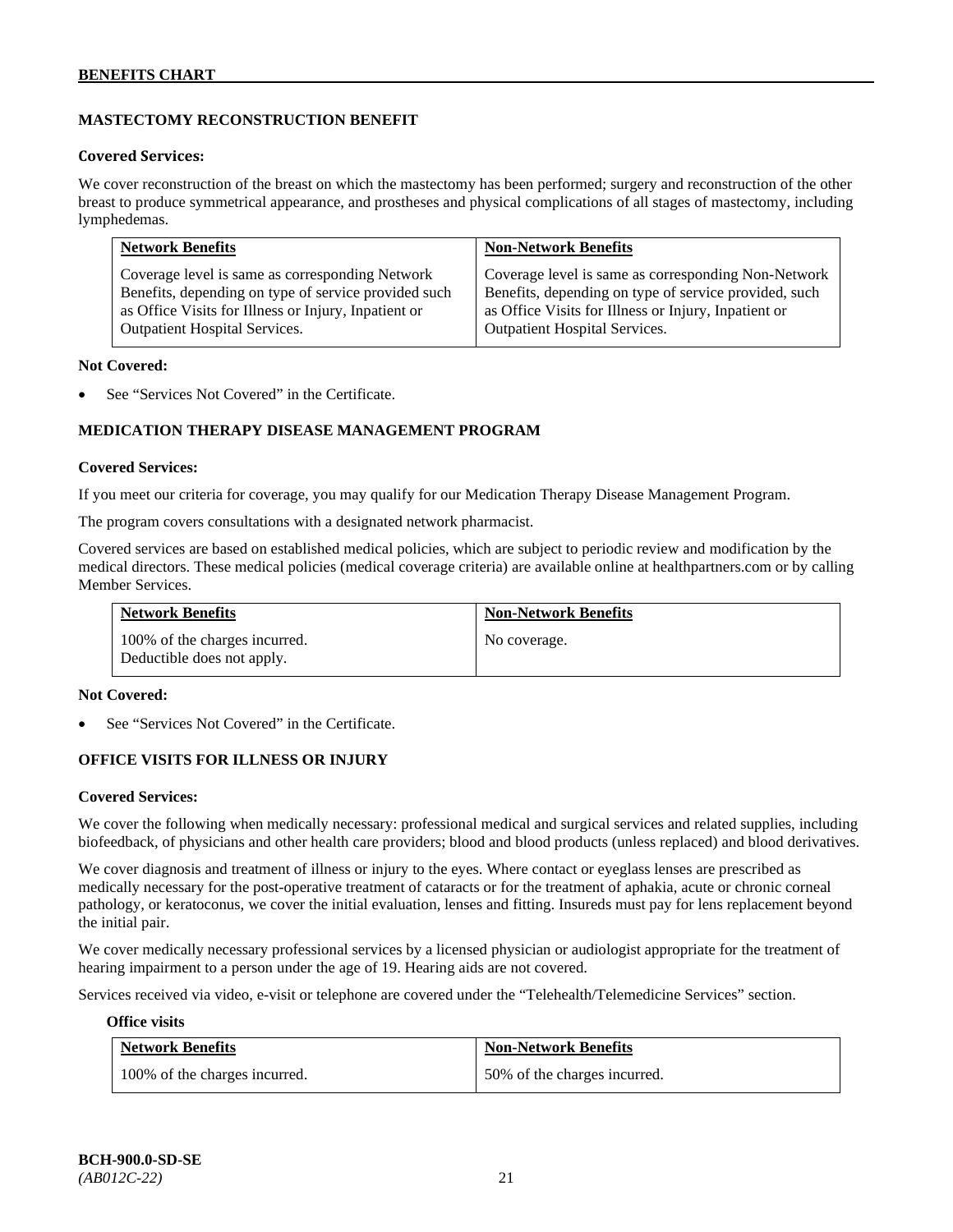### **Convenience clinics**

| <b>Network Benefits</b>       | <b>Non-Network Benefits</b>  |
|-------------------------------|------------------------------|
| 100% of the charges incurred. | 50% of the charges incurred. |

#### **Injections administered in a physician's office, other than immunizations:**

### **Allergy Injections**

| <b>Network Benefits</b>       | <b>Non-Network Benefits</b>  |
|-------------------------------|------------------------------|
| 100% of the charges incurred. | 50% of the charges incurred. |

#### **All other injections**

| <b>Network Benefits</b>       | <b>Non-Network Benefits</b>  |
|-------------------------------|------------------------------|
| 100% of the charges incurred. | 50% of the charges incurred. |

#### **Not Covered:**

- Court ordered treatment.
- See "Services Not Covered" in the Certificate.

# **PEDIATRIC EYEWEAR**

#### **Covered Services:**

- We cover pediatric eyewear for children.
- Routine eye exams are covered under the "Preventive Services" section.

| <b>Network Benefits</b>       | <b>Non-Network Benefits</b> |
|-------------------------------|-----------------------------|
| 100% of the charges incurred. | No coverage.                |

#### **Limitations:**

- Coverage under this provision will continue until the end of the month in which the child turns age 19.
- Limited to one of the following per calendar year:
	- o one pair of eyeglasses including one set of prescription lenses, frames from our designated eyewear collection, and anti-scratch coating; or
	- o one pair of non-disposable contact lenses; or
	- a one-year supply of disposable contact lenses.
- Contact lens fittings are limited to two per calendaryear.

# **Not Covered:**

- Frames that are not included in our designated eyewear collection. However, one pair of lenses will be covered if an insured chooses frames outside our designated eyewear collection.
- More than one pair of lenses or frames or non-disposable contacts per calendar year, regardless of the reason. This includes replacement of eyeglasses or contact lenses due to loss, breakage, theft, or change in prescription.
- Safety glasses or goggles for sports or vocational reasons.
- Upgrades including, but not limited to, UV protection and no-line multifocal lenses.
- See "Services Not Covered" in the Certificate.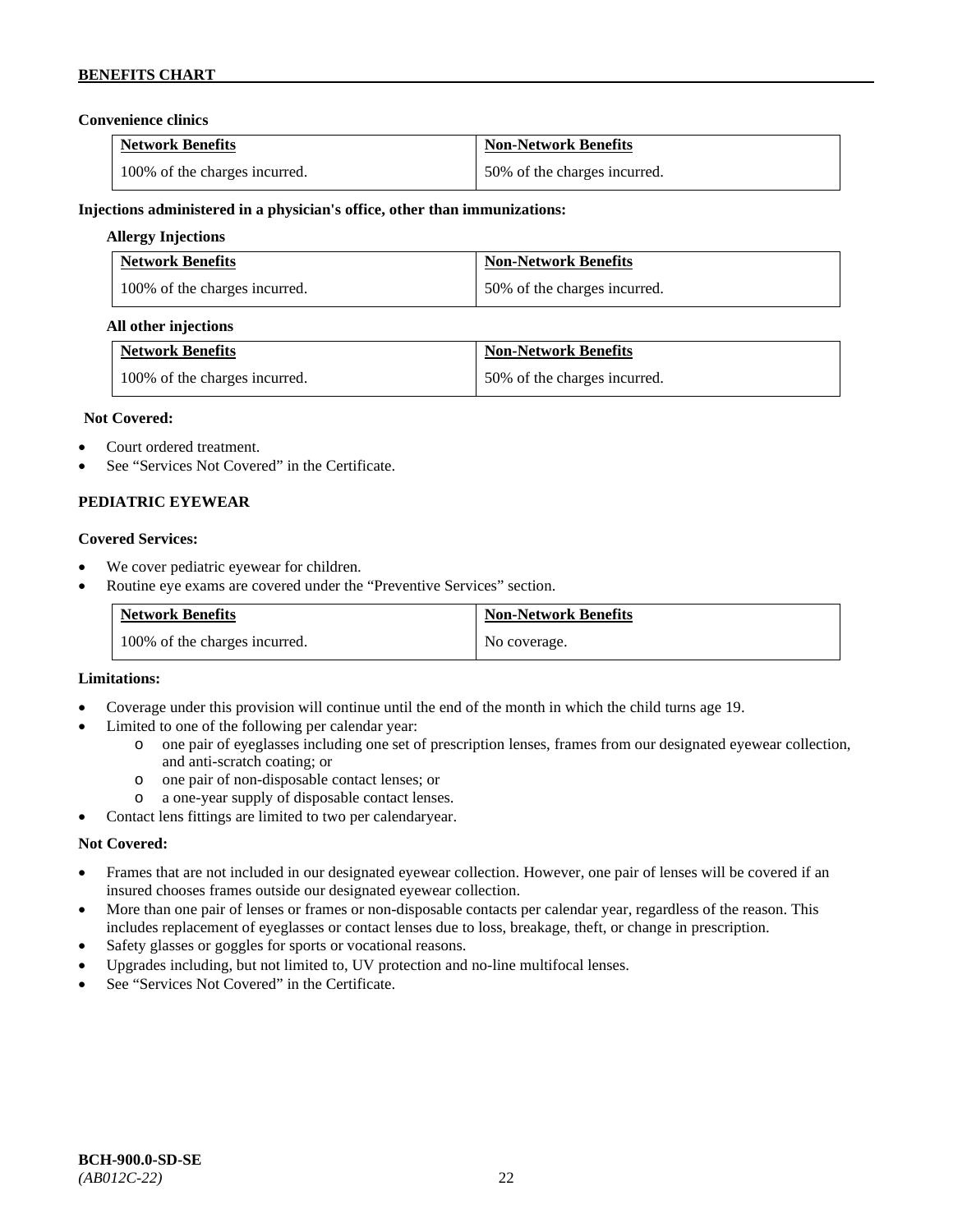# **PHYSICAL THERAPY, OCCUPATIONAL THERAPY AND SPEECH THERAPY**

#### **Covered Services:**

We cover the following physical therapy, occupational therapy and speech therapy services:

- Medically necessary rehabilitative care to correct the effects of illness or injury.
- Habilitative care rendered for congenital, developmental or medical conditions which have significantly limited the successful initiation of normal speech and normal motor development.

Massage therapy which is performed in conjunction with other treatment/modalities by a physical or occupational therapist, is part of a prescribed treatment plan and is not billed separately is covered.

We cover services provided in a clinic. We also cover physical therapy provided in an outpatient hospital facility. To see the benefit level for inpatient hospital or skilled nursing facility services, see benefits under Inpatient Hospital and Skilled Nursing Facility Services.

#### **Rehabilitative care**

| <b>Network Benefits</b>       | <b>Non-Network Benefits</b>  |
|-------------------------------|------------------------------|
| 100% of the charges incurred. | 50% of the charges incurred. |

# **Habilitative care**

| <b>Network Benefits</b>       | <b>Non-Network Benefits</b>  |
|-------------------------------|------------------------------|
| 100% of the charges incurred. | 50% of the charges incurred. |

#### **Not Covered:**

- Massage therapy for the purpose of comfort or convenience of the Insured.
- See "Services Not Covered" in the Certificate.

# **PRE-DIABETES DISEASE MANAGEMENT PROGRAM**

#### **Covered Services:**

If you meet our criteria for coverage, you may qualify for the Pre-diabetes Disease Management Program through Omada Health.

The program covers group health coaching which focuses on weight loss, exercise, behavior modification and health education at select locations determined by the plan.

| <b>Network Benefits</b>                                     | <b>Non-Network Benefits</b> |
|-------------------------------------------------------------|-----------------------------|
| 100% of the charges incurred.<br>Deductible does not apply. | Not applicable.             |

#### **Not Covered:**

See "Services Not Covered" in the Certificate.

# **PRESCRIPTION DRUG SERVICES**

#### **Covered Services:**

We cover prescription drugs and medications, which can be self-administered or are administered in a physician's office. We will not exclude coverage of off-label use of drugs to treat cancer or life threatening conditions on the grounds that the drug has not been approved by the FDA for that indication if that drug is recognized for the treatment of such indication in one of the standard reference compendia and when an appropriate level of evidence or medical necessity is met.

# **For Network Benefits, drugs and medications must be obtained at a Network Pharmacy.**

**If a copayment is required, you must pay one copayment for each 31-day supply, or portion thereof, unless otherwise indicated below.**

| <b>BCH-900.0-SD-SE</b> |  |
|------------------------|--|
| $(AB012C-22)$          |  |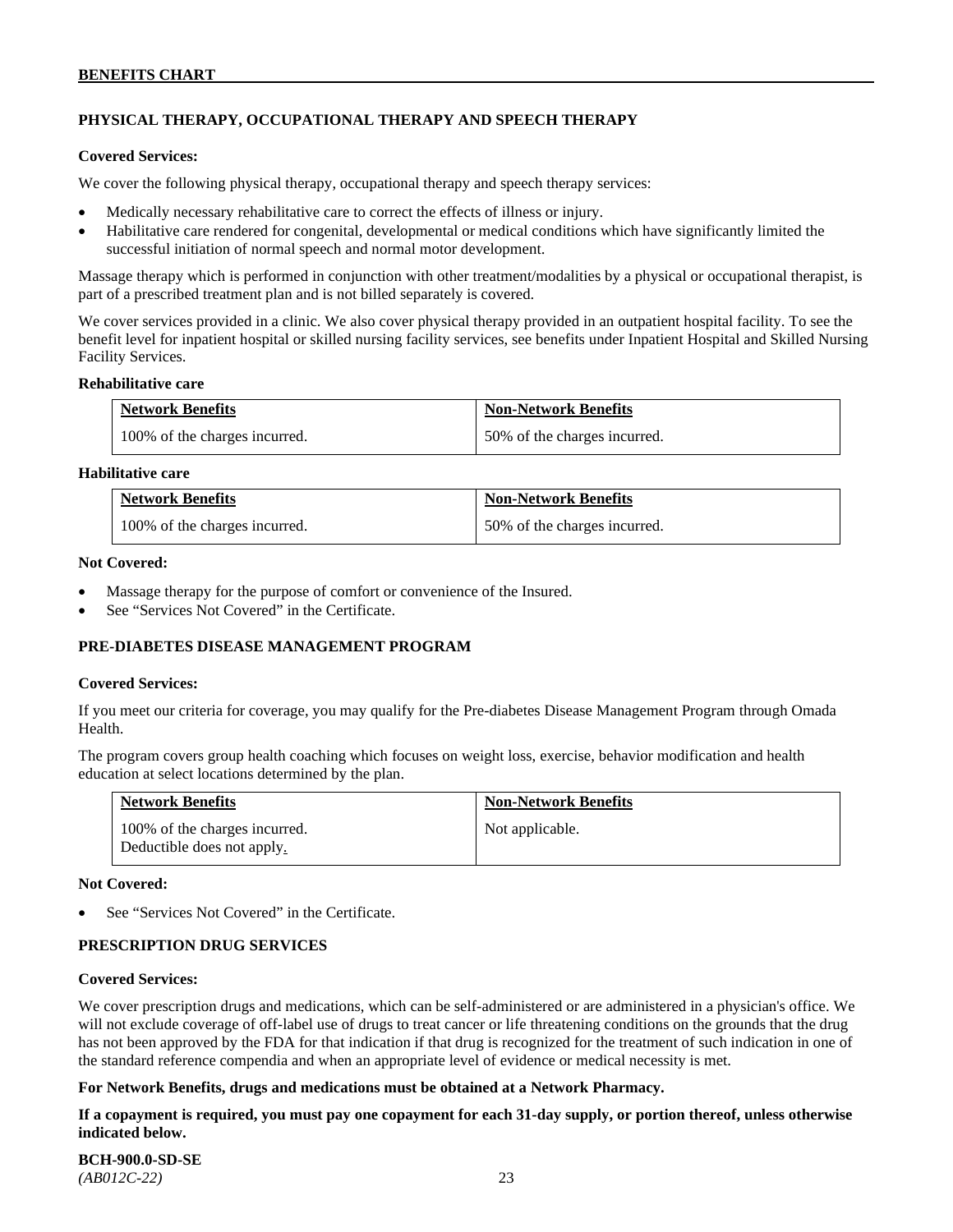# **Outpatient drugs (except as specified below)**

# **Drugs on the preventive drug list**

| <b>Network Benefits</b>                                                                                                                        | <b>Non-Network Benefits</b>  |
|------------------------------------------------------------------------------------------------------------------------------------------------|------------------------------|
| Generic formulary drugs from the Preventive Drug List<br>are covered at 100% of the charges incurred.                                          | 50% of the charges incurred. |
| Brand name formulary drugs from the Preventive Drug<br>List are covered at 100% of the charges incurred,<br>subject to your copayment of \$60. |                              |
| In no event will your cost for a formulary insulin drug<br>exceed \$25.                                                                        |                              |
| Deductible does not apply.                                                                                                                     |                              |

# **All other drugs**

| <b>Network Benefits</b>                                                   | <b>Non-Network Benefits</b>  |
|---------------------------------------------------------------------------|------------------------------|
| All other formulary drugs are covered at 100% of the<br>charges incurred. | 50% of the charges incurred. |
| Non-formulary drugs are covered at 80% of the<br>charges incurred.        |                              |
| Deductible applies.                                                       |                              |

# **Mail order drugs**

| <b>Network Benefits</b>                                                                                                                                                                                                                               | <b>Non-Network Benefits</b>                                                                                                |
|-------------------------------------------------------------------------------------------------------------------------------------------------------------------------------------------------------------------------------------------------------|----------------------------------------------------------------------------------------------------------------------------|
| For your convenience, you may also get up to a 93-day<br>supply of outpatient prescription drugs that can be self-<br>administered through the designated mail order service.<br>Specialty drugs are not available through the mail order<br>service. | See Network mail order drugs benefit.<br>Mail order drugs are only available through the<br>designated mail order service. |

# **Specialty drugs that are self-administered**

| <b>Network Benefits</b>                                                                                                                    | <b>Non-Network Benefits</b> |
|--------------------------------------------------------------------------------------------------------------------------------------------|-----------------------------|
| 100% of the charges incurred.                                                                                                              | No coverage.                |
| For Network Benefits, specialty drugs are limited to<br>drugs on the specialty drug list and must be obtained<br>from a designated vendor. |                             |

# **Drugs for treatment of growth deficiency**

| <b>Network Benefits</b>                                                                                                                            | <b>Non-Network Benefits</b>  |
|----------------------------------------------------------------------------------------------------------------------------------------------------|------------------------------|
| 100% of the charges incurred.                                                                                                                      | 50% of the charges incurred. |
| For Network Benefits, growth deficiency drugs are<br>limited to drugs on the specialty drug list and must be<br>obtained from a designated vendor. |                              |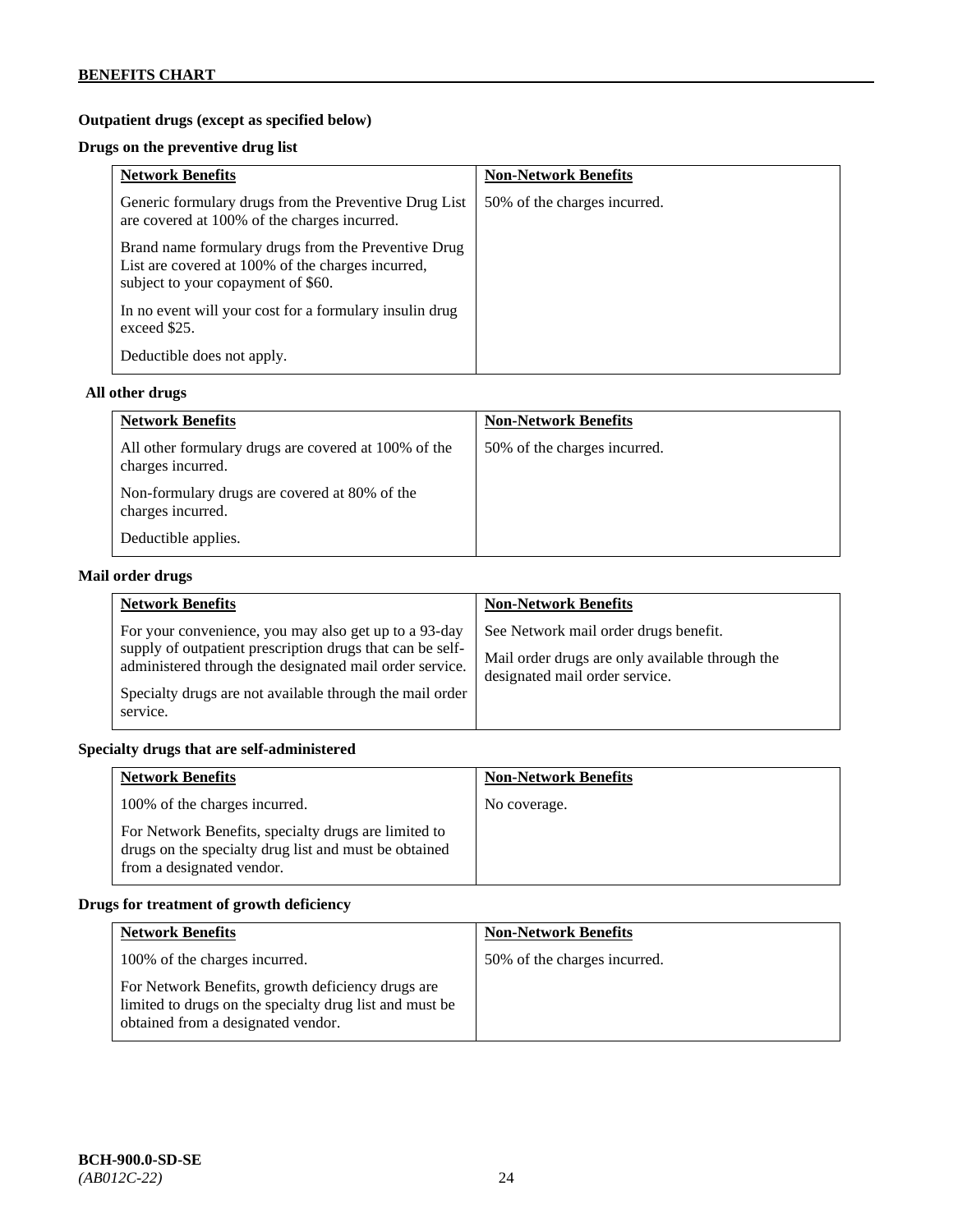# **Tobacco cessation drugs are covered for all FDA-approved tobacco cessation drugs**

| <b>Network Benefits</b>                                     | <b>Non-Network Benefits</b>  |
|-------------------------------------------------------------|------------------------------|
| 100% of the charges incurred.<br>Deductible does not apply. | 50% of the charges incurred. |

#### **Contraceptive drugs**

| <b>Network Benefits</b>                                                                                                                                         | <b>Non-Network Benefits</b>  |
|-----------------------------------------------------------------------------------------------------------------------------------------------------------------|------------------------------|
| 100% of the charges incurred for formulary drugs.<br>Deductible does not apply.                                                                                 | 50% of the charges incurred. |
| If a physician requests that a non-formulary<br>contraceptive drug be dispensed as written, the drug<br>will be covered at 100%, not subject to the deductible. |                              |

**ACA preventive medications.** We cover preventive medications currently recommended by USPSTF with an A or B rating if they are prescribed by your medical provider and they are listed on our Commercial ACA Preventive Drug List. Preventive medications are subject to periodic review and modification. Changes would be effective in accordance with the federal rules and reflected in our current medical coverage criteria for preventive care services.

| <b>Network Benefits</b>                                     | <b>Non-Network Benefits</b>  |
|-------------------------------------------------------------|------------------------------|
| 100% of the charges incurred.<br>Deductible does not apply. | 50% of the charges incurred. |

#### **Limitations:**

- Certain drugs may require prior authorization as indicated on the Formulary. HealthPartners may require prior authorization for the drug and also the site where the drug will be provided. Certain drugs are subject to our utilization review process and quantity limits as indicated on our Formulary.
- Certain non-formulary drugs require prior authorization. In addition, certain drugs may be subject to any quantity limits applied as part of our trial program. The trial drug program applies to new prescriptions for certain drugs which have high toxicity, low tolerance, high costs and/or high potential for waste. Trial drugs are indicated on the formulary and/or the Specialty Drug List. Your first fill of a trial drug may be limited to less than a month supply. If the drug is well tolerated and effective, you will receive the remainder of your first month supply.
- If an insured requests a brand name drug when there is a generic equivalent, the brand name drug will be covered up to the charge that would apply to the generic drug, minus any required copayment. If a physician requests that a brand name drug be dispensed as written, the drug will be paid at the non-formulary benefit.
- We may require Insureds to try over-the-counter (OTC) drug alternatives before approving more costly formulary prescription drugs.
- Unless otherwise specified in the "Prescription Drug Services" section, you may receive up to a 31-day supply per prescription.
- New prescriptions to treat certain chronic conditions are limited to a 31-day supply.
- A 93-day supply will be covered and dispensed only at pharmacies that participate in our extended day supply program.
- No more than a 31-day supply of Specialty Drugs will be covered and dispensed at a time, unless it is a manufacturer supplied drug that cannot be split that supplies the insured with more than a 31-day supply.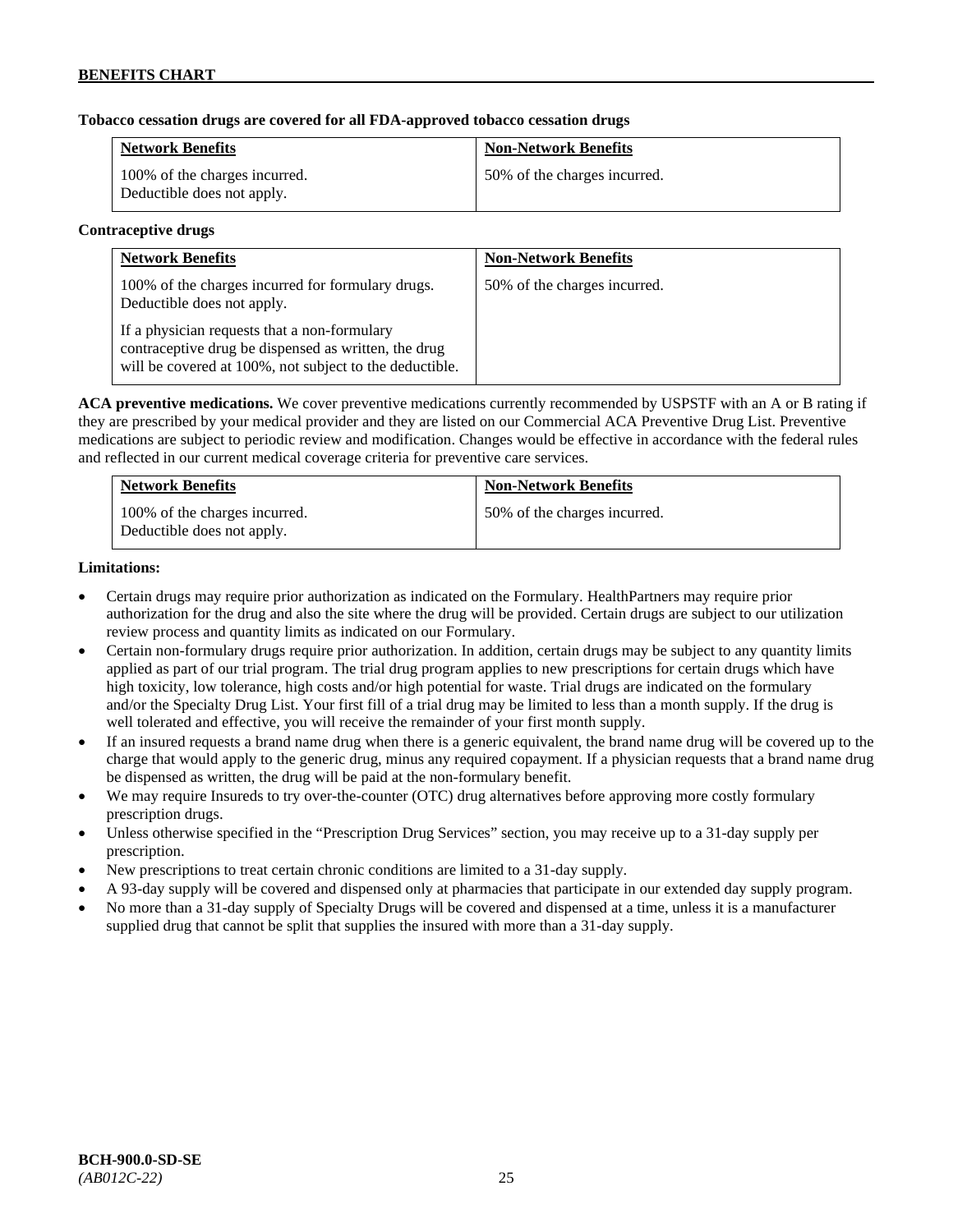# **Not Covered:**

- Replacement of prescription drugs, medications, equipment and supplies due to loss, damage or theft.
- Nonprescription (over the counter) drugs or medications, including, but not limited to, vitamins, supplements, homeopathic remedies, and non-FDA approved drugs, unless listed on the Formulary and prescribed by a physician or legally authorized health care provider under applicable state and federal law. We cover off-label use of drugs to treat cancer as specified in the "Prescription Drug Services" section of this Benefits Chart. This exclusion does not include over-the-counter contraceptives for women as allowed under the Affordable Care Act when the Insured obtains a prescription for the item. In addition, if the Insured obtains a prescription, this exclusion does not include aspirin to prevent cardiovascular disease for men and women of certain ages; folic acid supplements for women who may become pregnant; fluoride chemoprevention supplements for children without fluoride in their water source; and iron supplements for children ages 6-12 months who are at risk for anemia.
- All drugs for the treatment of sexual dysfunction.
- Fertility drugs.
- Medical cannabis.
- Drugs on the Excluded Drug List. The Excluded Drug List includes select drugs within a therapy class that are not eligible for coverage. This includes drugs that may be excluded for certain indications. The Excluded Drug List is available a[t HealthPartners.com.](http://www.healthpartners.com/)
- Drugs that are newly approved by the FDA until they are reviewed and approved by HealthPartners Pharmacy and Therapeutics Committee.
- Medical devices approved by the FDA will not be covered under the "Prescription Drug Services" section unless they are on our Formulary. Covered medical devices are generally submitted and reimbursed under your medical benefits.
- See "Services Not Covered" in the Certificate.

# **PREVENTIVE SERVICES**

#### **Applicable Definitions:**

**Routine Preventive Services** are routine healthcare services that include screenings, checkups and counseling to prevent illness, disease or other health problems before symptoms occur.

**Diagnostic Services** are services to help a provider understand your symptoms, diagnose illness, and decide what treatment may be needed. They may be the same services that are listed as preventive services, but they are being used as diagnostic services. Your provider will determine if these services are preventive or diagnostic. These services are not preventive if received as part of a visit to diagnose, manage, or maintain an acute or chronic medical condition, illness or injury. When that occurs, unless otherwise indicated below, standard deductibles, copayments or coinsurance apply.

# **Covered Services:**

We cover preventive services which meet any of the requirements under the Affordable Care Act (ACA) shown in the bulleted items below. These preventive services are covered at 100% under the Network Benefits with no deductible, copayments or coinsurance. If a preventive service is not required by the ACA and it is covered at a lower benefit level or if a group qualifies for an exemption or accommodation for certain benefits under the ACA, it will be specified below. Preventive benefits mandated under the ACA are subject to periodic review and modification. Changes would be effective in accordance with the federal rules. Preventive services mandated by the ACA include:

- Evidence-based items or services that have in effect a rating of A or B in the current recommendations of the United States Preventive Services Task Force with respect to the individual;
- Immunizations for routine use in children, adolescents, and adults that have in effect a recommendation from the Advisory Committee on Immunization Practices of the Centers for Disease Control and Prevention with respect to the individual;
- With respect to infants, children, and adolescents, evidence-informed preventive care and screenings provided for in comprehensive guidelines supported by the Health Resources and Services Administration; and
- With respect to women, preventive care and screenings provided for in comprehensive guidelines supported by the Health Resources and Services Administration.

Covered services are based on established medical policies, which are subject to periodic review and modification by the medical or dental directors. These medical policies (medical coverage criteria) are available by calling Member Services, or logging on to your "*my*HealthPartners" account at [HealthPartners.com.](http://www.healthpartners.com/)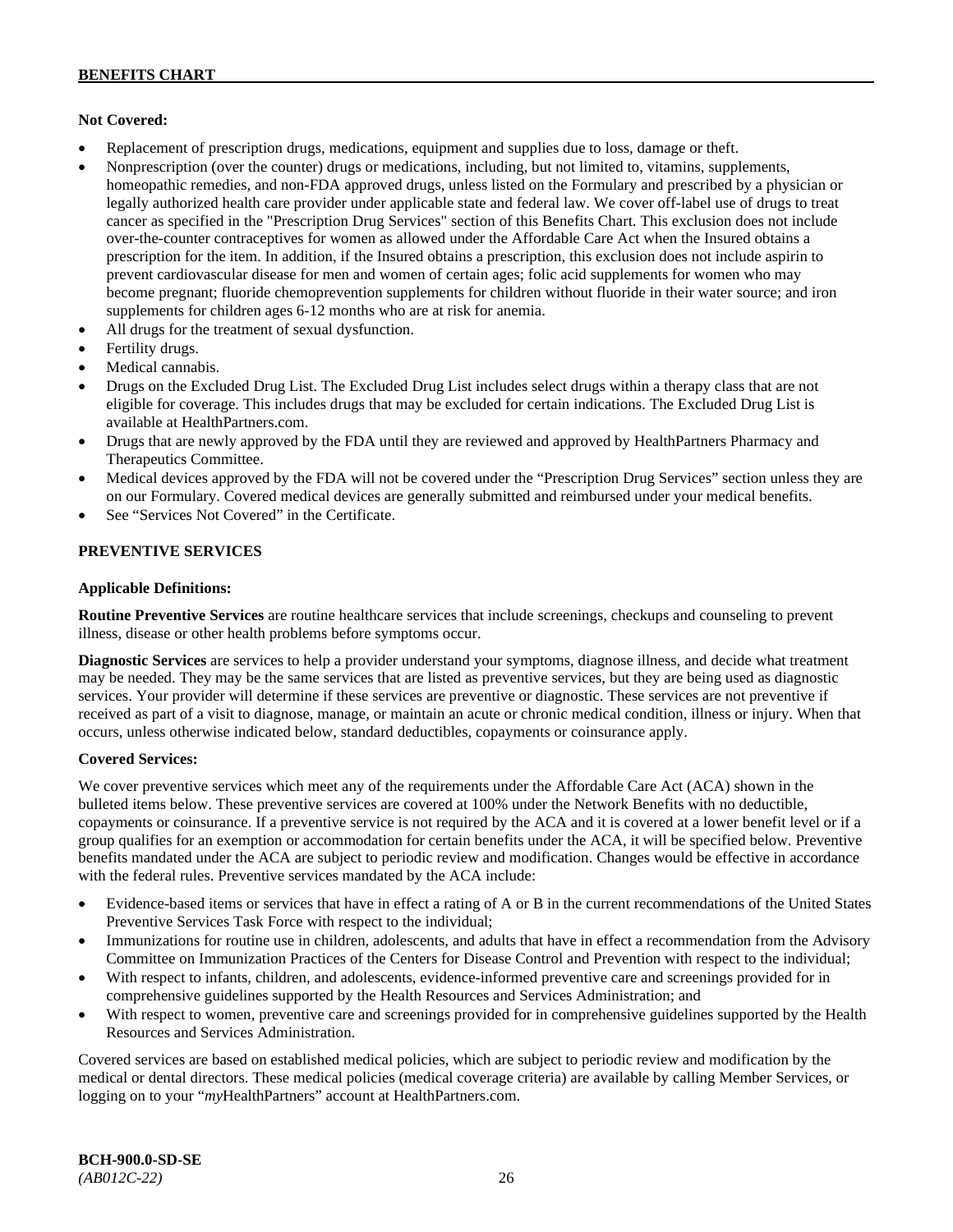### **ACA and state mandated preventive services are covered as follows:**

**Routine health exams and periodic health assessments.** A physician or health care provider will counsel you as to how often health assessments are needed based on age, sex and health status. This includes screening and counseling for tobacco use and all FDA approved tobacco cessation medications including over-the-counter drugs (as shown in the "Prescription Drug Services" section).

| <b>Network Benefits</b>                                     | <b>Non-Network Benefits</b>  |
|-------------------------------------------------------------|------------------------------|
| 100% of the charges incurred.<br>Deductible does not apply. | 50% of the charges incurred. |

**Child health supervision services**. This includes pediatric preventive services such as newborn screenings, appropriate immunizations, developmental assessments and laboratory services appropriate to the age of the child from birth to 72 months, and appropriate immunizations to age 18.

| <b>Network Benefits</b>                                     | <b>Non-Network Benefits</b>  |
|-------------------------------------------------------------|------------------------------|
| 100% of the charges incurred.<br>Deductible does not apply. | 50% of the charges incurred. |

#### **Routine prenatal care and exams**

| <b>Network Benefits</b>                                     | <b>Non-Network Benefits</b>  |
|-------------------------------------------------------------|------------------------------|
| 100% of the charges incurred.<br>Deductible does not apply. | 50% of the charges incurred. |

**Routine postnatal care.** This includes health exams, assessments, education and counseling relating to the period immediately after childbirth.

| <b>Network Benefits</b>                                     | <b>Non-Network Benefits</b>  |
|-------------------------------------------------------------|------------------------------|
| 100% of the charges incurred.<br>Deductible does not apply. | 50% of the charges incurred. |

**Routine screening procedures for cancer.** This includes colorectal screening or other cancer screenings recommended by the USPSTF with an A or B rating. Women's preventive health services below describe additional routine screening procedures for cancer.

| <b>Network Benefits</b>                                     | <b>Non-Network Benefits</b>  |
|-------------------------------------------------------------|------------------------------|
| 100% of the charges incurred.<br>Deductible does not apply. | 50% of the charges incurred. |

**Professional voluntary family planning services.** This includes services to prevent or delay a pregnancy, including counseling and education. Services must be provided by a licensed provider.

| <b>Network Benefits</b>                                     | <b>Non-Network Benefits</b>  |
|-------------------------------------------------------------|------------------------------|
| 100% of the charges incurred.<br>Deductible does not apply. | 50% of the charges incurred. |

#### **Adult immunizations**

| <b>Network Benefits</b>                                     | <b>Non-Network Benefits</b>  |
|-------------------------------------------------------------|------------------------------|
| 100% of the charges incurred.<br>Deductible does not apply. | 50% of the charges incurred. |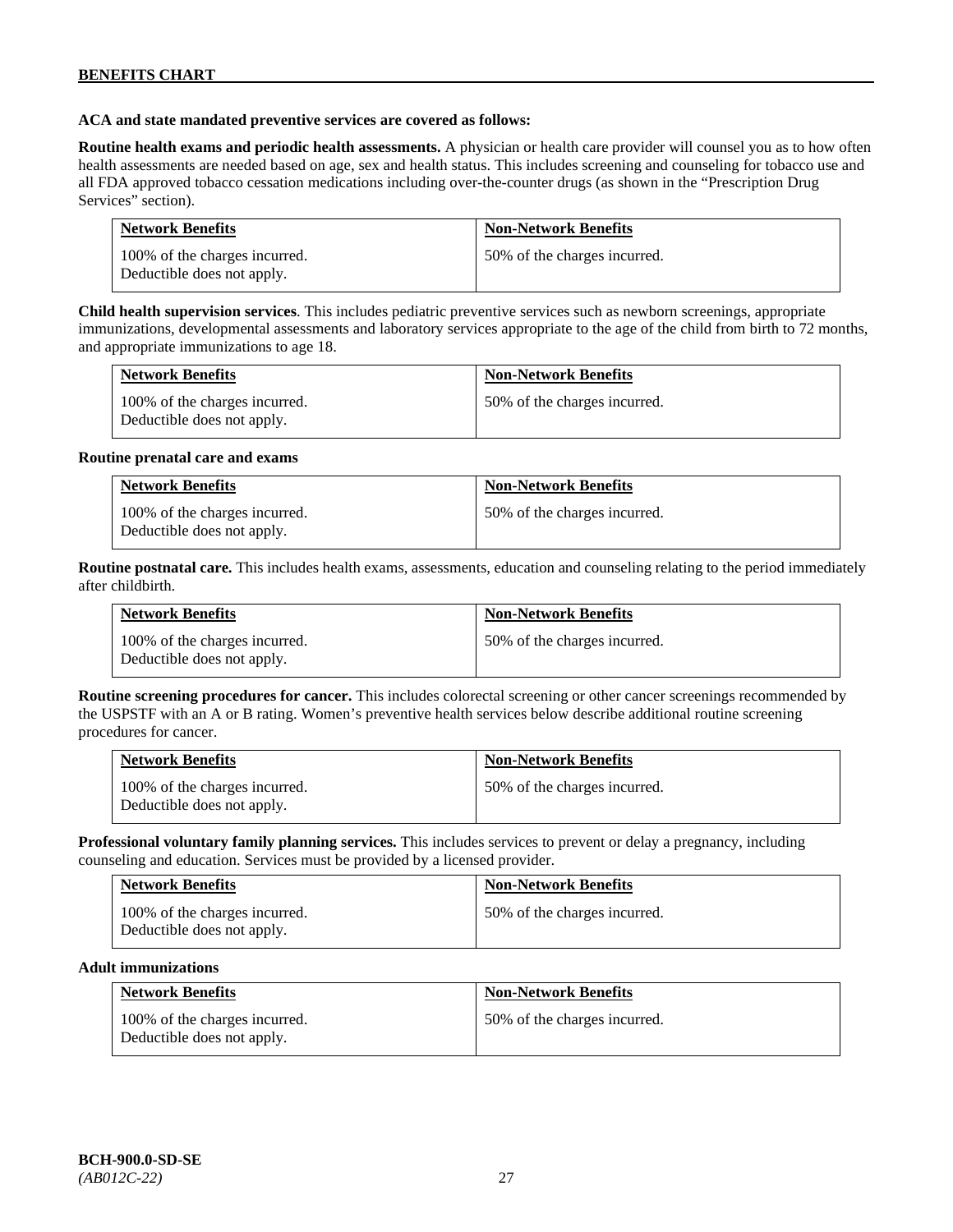**Women's preventive health services.** This includes mammograms, screenings for cervical cancer (pap smears), breast pumps, human papillomavirus (HPV) testing, counseling for sexually transmitted infections, and counseling and screening for human immunodeficiency virus (HIV) and all FDA approved contraceptive methods as prescribed by a doctor, sterilization procedures, education and counseling (see the "Prescription Drug Services" section for coverage of oral contraceptive drugs). For women whose family history is associated with an increased risk for BRCA1 or BRCA2 gene mutations, we cover genetic counseling and BRCA screening without cost sharing, if appropriate and as determined by a physician.

| <b>Network Benefits</b>                                     | <b>Non-Network Benefits</b>  |
|-------------------------------------------------------------|------------------------------|
| 100% of the charges incurred.<br>Deductible does not apply. | 50% of the charges incurred. |

**Obesity Screening and Management.** We cover obesity screening and counseling for all ages during a routine preventive care exam. If you are age 18 or older and have a body mass index of 30 or more, we also cover intensive obesity management to help you lose weight. Your primary care doctor can coordinate these services.

| <b>Network Benefits</b>                                     | <b>Non-Network Benefits</b>  |
|-------------------------------------------------------------|------------------------------|
| 100% of the charges incurred.<br>Deductible does not apply. | 50% of the charges incurred. |

# **In addition to any ACA or state mandated preventive services referenced above, we cover the following eligible services:**

#### **Routine eye and hearing exams**

| <b>Network Benefits</b>                                     | <b>Non-Network Benefits</b>  |
|-------------------------------------------------------------|------------------------------|
| 100% of the charges incurred.<br>Deductible does not apply. | 50% of the charges incurred. |

**Ovarian cancer surveillance tests for women who are at risk.** "At risk for ovarian cancer" means (1) having a family history that includes any of the following: one or more first-degree or second-degree relatives with ovarian cancer, clusters of female relatives with breast cancer or nonpolyposis colorectal cancer; or (2) testing positive for BRCA1 or BRCA2 mutations. "Surveillance tests for ovarian cancer" means annual screening using: CA-125 serum tumor marker testing, transvaginal ultrasound, pelvic examination or other proven ovarian cancer screening tests currently being evaluated by the federal Food and Drug Administration or by the National Cancer Institute.

| <b>Network Benefits</b>                              | <b>Non-Network Benefits</b>                             |
|------------------------------------------------------|---------------------------------------------------------|
| Coverage level is same as corresponding Network      | Coverage level is same as corresponding Non-Network     |
| Benefit, depending on type of service provided, such | Benefit, depending on type of service provided, such as |
| as Diagnostic Imaging Services, Laboratory Services  | Diagnostic Imaging Services, Laboratory Services        |
| Office Visits for Illness or Injury or Preventive    | Office Visits for Illness or Injury or Preventive       |
| Services.                                            | Services.                                               |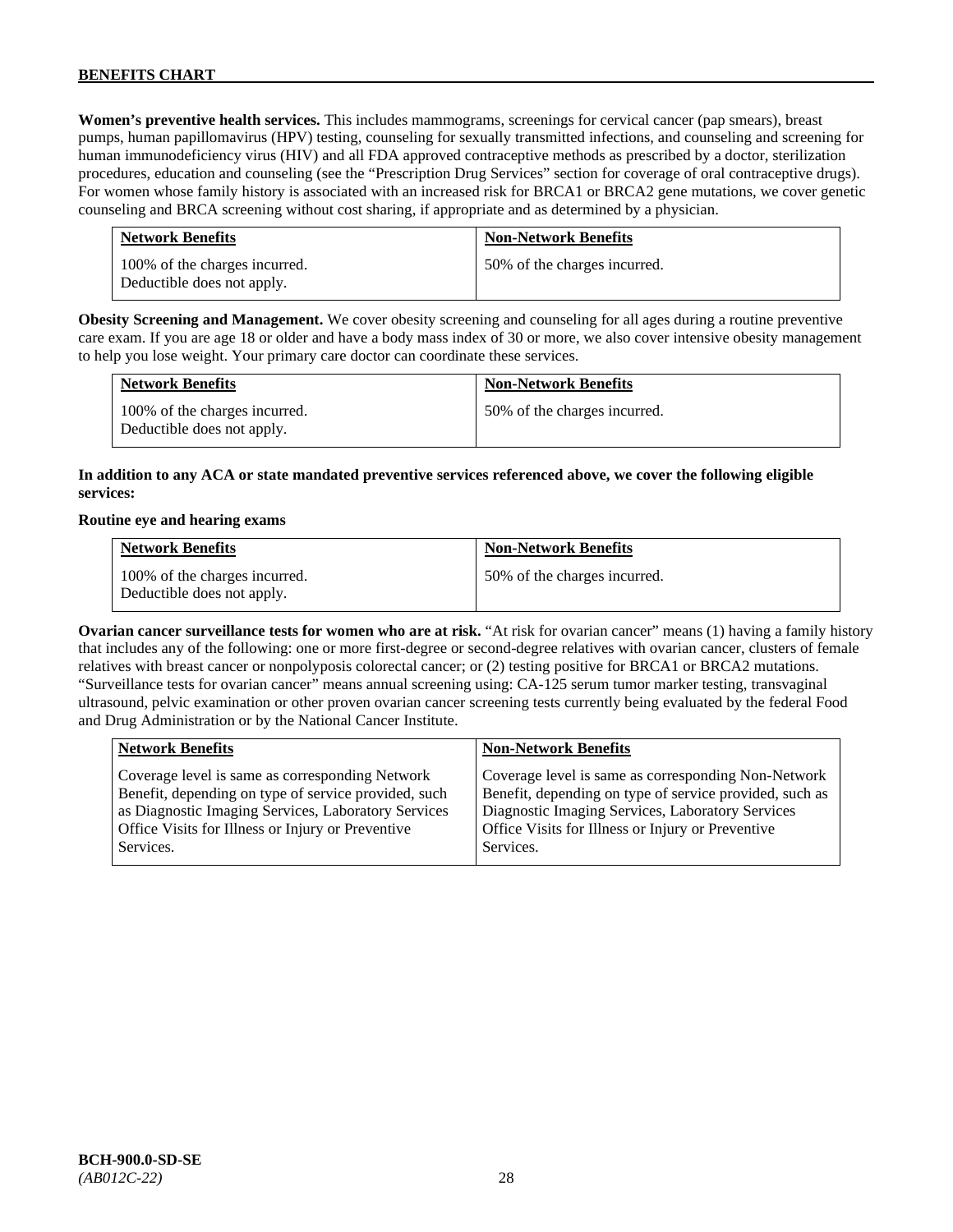**Peak flow meters for Insureds diagnosed with asthma.** Must be prescribed by a licensed provider.

| Network Benefits                                            | <b>Non-Network Benefits</b>   |
|-------------------------------------------------------------|-------------------------------|
| 100% of the charges incurred.<br>Deductible does not apply. | 150% of the charges incurred. |

**Glucose meters prescribed by a licensed provider** (other than continuous glucose monitoring systems which are covered under the "Diabetic Equipment and Supplies" section in this Benefits Chart)

| <b>Network Benefits</b>                                                                       | <b>Non-Network Benefits</b>  |
|-----------------------------------------------------------------------------------------------|------------------------------|
| 100% of the charges incurred.<br>Deductible does not apply.                                   | 50% of the charges incurred. |
| Glucose meters are limited to meters on the formulary<br>and must be obtained from a pharmacy |                              |

#### **Retinopathy screening for Insureds diagnosed with diabetes**

| Network Benefits                                            | Non-Network Benefits          |
|-------------------------------------------------------------|-------------------------------|
| 100% of the charges incurred.<br>Deductible does not apply. | 150% of the charges incurred. |

### **Hemoglobin A1C testing for Insureds diagnosed with diabetes**

| Network Benefits                                            | <b>Non-Network Benefits</b>  |
|-------------------------------------------------------------|------------------------------|
| 100% of the charges incurred.<br>Deductible does not apply. | 50% of the charges incurred. |

# **International Normalized Ratio (INR) testing for Insureds diagnosed with liver disease and/or bleeding disorders**

| Network Benefits                                            | <b>Non-Network Benefits</b>  |
|-------------------------------------------------------------|------------------------------|
| 100% of the charges incurred.<br>Deductible does not apply. | 50% of the charges incurred. |

# **Low-density Lipoprotein (LDL) testing for Insureds diagnosed with heart disease**

| <b>Network Benefits</b>                                     | <b>Non-Network Benefits</b>   |
|-------------------------------------------------------------|-------------------------------|
| 100% of the charges incurred.<br>Deductible does not apply. | 150% of the charges incurred. |

#### **Limitations:**

• Services are not preventive if received as part of a visit to diagnose, manage or maintain an acute or chronic medical condition, illness or injury. When that occurs, unless otherwise indicated above, standard deductibles, copayments or coinsurance apply.

#### **Not Covered:**

See "Services Not Covered" in the Certificate.

# **TELEHEALTH/TELEMEDICINE SERVICES**

#### **Definitions:**

**Telehealth, Telemedicine, or Virtual Care.** This is a means of communication between a health care professional and a patient. This includes the use of secure electronic information, imaging, and communication technologies, including:

- interactive audio or audio-video
- interactive audio with store-and-forward technology

**BCH-900.0-SD-SE**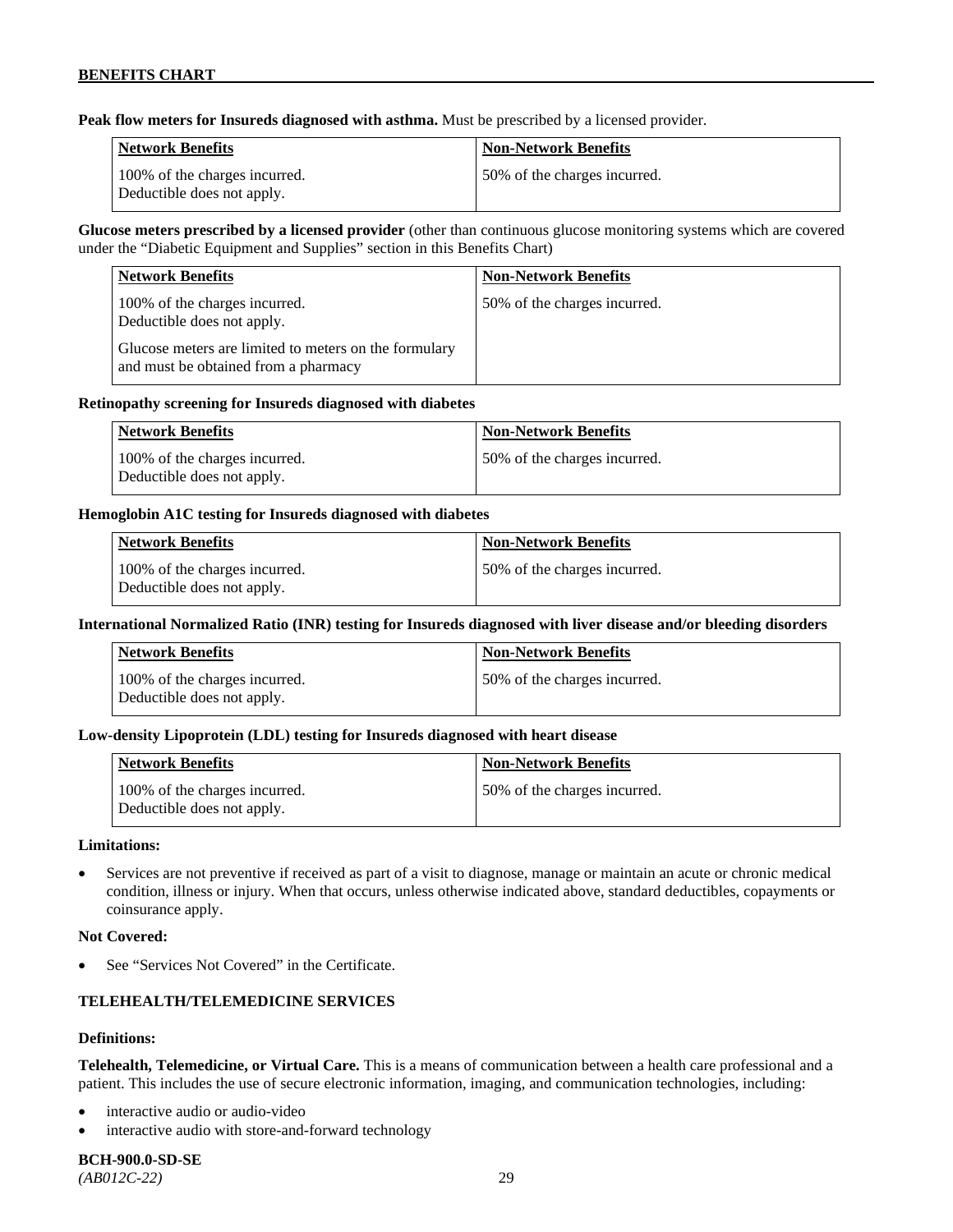- chat-based and email-based systems
- physician-to-physician consultation
- patient education
- data transmission
- data interpretation
- digital diagnostics (algorithm-enabled diagnostic support)
- digital therapeutics (the use of personal health devices and sensors, either alone or in combination with conventional drug therapies, for disease prevention and management)

# Services can be delivered:

Synchronously: the patient and health care professional are engaging with one another at the same time; or Asynchronously: the patient and health care professional engage with each other at different points in time.

**Telephone Visits.** Live, synchronous, interactive encounters over the telephone between a patient and a healthcare provider.

**E-visit or chat-based visits.** Asynchronous online or mobile app encounters to discuss a patient's personal health information, vital signs, and other physiologic data or diagnostic images. The healthcare provider reviews and delivers a consultation, diagnosis, prescription or treatment plan after reviewing the patient's visit information.

**Virtuwell.** This is an online service for you to receive a diagnosis and treatment for certain conditions, such as a cold, flu, ear pain and sinus infections. You may access the Virtuwell website at [Virtuwell.com.](https://www.virtuwell.com/)

**Video Visits.** Live, synchronous, interactive encounters using secure web-based video between a patient and a healthcare provider.

# **Covered Services:**

The Plan covers the following methods of receiving care for services that would be eligible under the Plan if the service were provided in person.

# **Scheduled Telephone Visits**

| <b>Network Benefits</b>       | <b>Non-Network Benefits</b>  |
|-------------------------------|------------------------------|
| 100% of the charges incurred. | 50% of the charges incurred. |

# **E-visits**

# **Access to online care through Virtuwell at [Virtuwell.com](http://www.virtuwell.com/)**

| <b>Network Benefits</b>       | <b>Non-Network Benefits</b> |
|-------------------------------|-----------------------------|
| 100% of the charges incurred. | Not applicable.             |

# **All other E-visits**

| <b>Network Benefits</b>       | <b>Non-Network Benefits</b>  |
|-------------------------------|------------------------------|
| 100% of the charges incurred. | 50% of the charges incurred. |

# **Video visits**

| <b>Network Benefits</b>                                                                                                                                                                                 | <b>Non-Network Benefits</b>                                                                                                                            |
|---------------------------------------------------------------------------------------------------------------------------------------------------------------------------------------------------------|--------------------------------------------------------------------------------------------------------------------------------------------------------|
| Coverage level is same as corresponding Network<br>benefit, depending on type of service provided, such as<br>Office Visits for Illness or Injury, Inpatient or<br><b>Outpatient Hospital Services.</b> | Coverage level is same as corresponding Non-Network<br>Benefit, depending on type of service provided, such as<br>Office Visits for Illness or Injury. |

# **Not Covered:**

See "Services Not Covered" in the Certificate.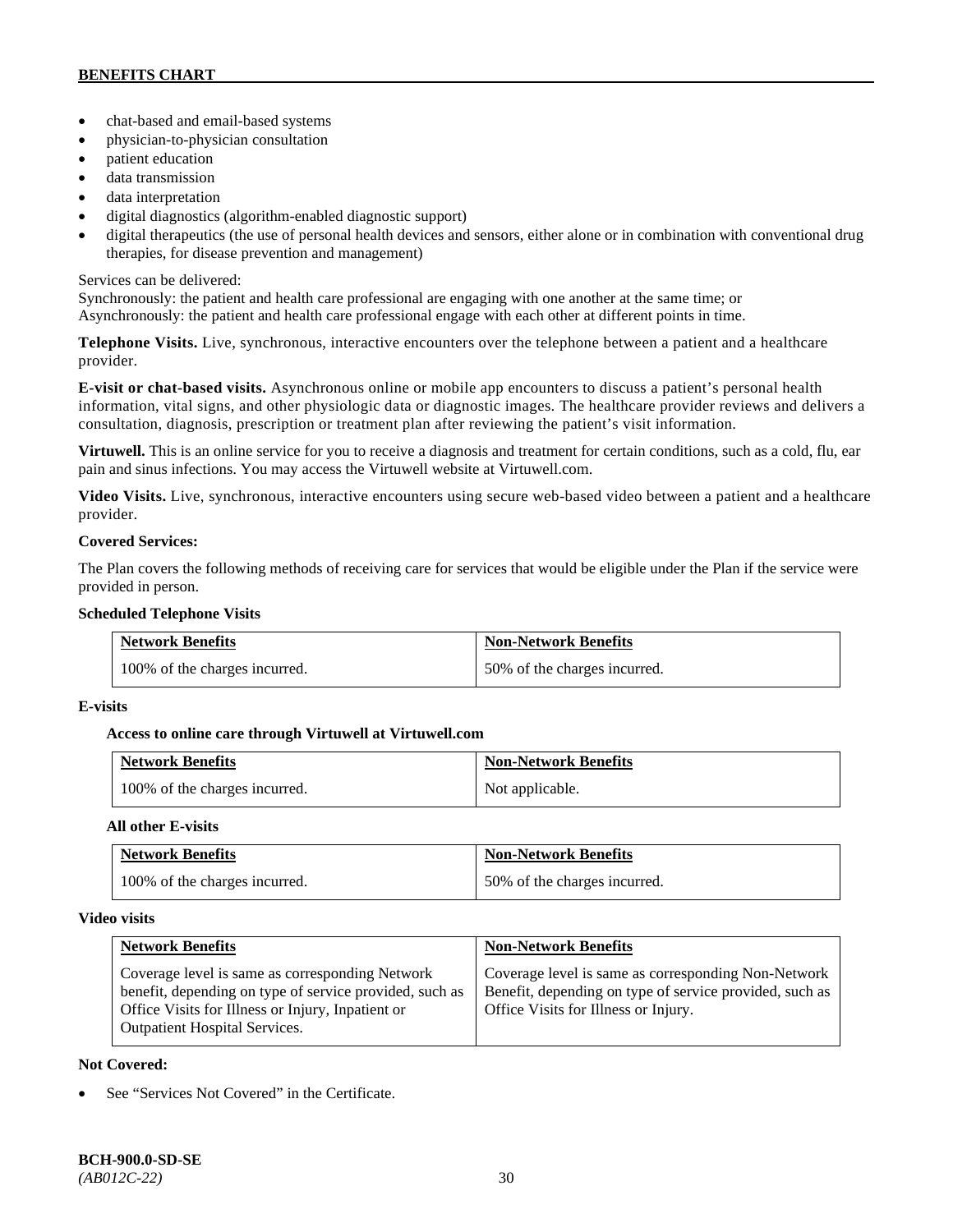# **TRANSPLANT SERVICES**

### **Applicable Definitions:**

**Autologous.** This is when the source of cells is from the individual's own marrow or stem cells.

**Allogeneic.** This is when the source of cells is from a related or unrelated donor's marrow or stem cells.

**Autologous Bone Marrow Transplant.** This is when the bone marrow is harvested from the individual and stored. The patient undergoes treatment which includes tumor ablation with high-dose chemotherapy and/or radiation. The bone marrow is reinfused (transplanted).

**Allogeneic Bone Marrow Transplant.** This is when the bone marrow is harvested from the related or unrelated donor and stored. The patient undergoes treatment which includes tumor ablation with high-dose chemotherapy and/or radiation. The bone marrow is reinfused (transplanted).

**Autologous/Allogeneic Stem Cell Support.** This is a treatment process that includes stem cell harvest from either bone marrow or peripheral blood, tumor ablation with high-dose chemotherapy and/or radiation, stem cell reinfusion, and related care. Autologous/allogeneic bone marrow transplantation and high dose chemotherapy with peripheral stem cell rescue/support are considered to be autologous/allogeneic stem cell support.

**Designated Transplant Center.** This is any health care provider, group or association of health care providers designated by us to provide services, supplies or drugs for specified transplants for our Insureds.

**Transplant Services.** This is transplantation (including retransplants) of the human organs or tissue listed below, including all related post-surgical treatment, follow-up care and drugs and multiple transplants for a related cause. Transplant services do not include other organ or tissue transplants or surgical implantation of mechanical devices functioning as a human organ, except surgical implantation of an FDA approved Ventricular Assist Device (VAD) or total artificial heart, functioning as a temporary bridge to heart transplantation.

Prior authorization is required prior to consultation to support coordination of care and benefits.

### **Covered Services:**

We cover eligible transplant services (as defined above) while you are covered under this Benefits Chart. Transplants that will be considered for coverage are limited to the following:

- Kidney transplants for end-stage disease.
- Cornea transplants for end-stage disease.
- Heart transplants for end-stage disease.
- Lung transplants or heart/lung transplants for: (1) primary pulmonary hypertension; (2) Eisenmenger's syndrome; (3) end-stage pulmonary fibrosis; (4) alpha 1 antitrypsin disease; (5) cystic fibrosis; and (6) emphysema.
- Liver transplants for: (1) biliary atresia in children; (2) primary biliary cirrhosis; (3) post-acute viral infection (including hepatitis A, hepatitis B antigen e negative and hepatitis C) causing acute atrophy or post-necrotic cirrhosis; (4) primary sclerosing cholangitis; (5) alcoholic cirrhosis; and (6) hepatocellular carcinoma.
- Allogeneic bone marrow transplants or peripheral stem cell support associated with high dose chemotherapy for: (1) acute myelogenous leukemia; (2) acute lymphocytic leukemia; (3) chronic myelogenous leukemia; (4) severe combined immunodeficiency disease; (5) Wiskott-Aldrich syndrome; (6) aplastic anemia; (7) sickle cell anemia; (8) non-relapsed or relapsed non-Hodgkin's lymphoma; (9) multiple myeloma; and (10) testicular cancer.
- Autologous bone marrow transplants or peripheral stem cell support associated with high-dose chemotherapy for: (1) acute leukemias; (2) non-Hodgkin's lymphoma; (3) Hodgkin's disease; (4) Burkitt's lymphoma; (5) neuroblastoma; (6) multiple myeloma; (7) chronic myelogenous leukemia; and (8) non-relapsed non-Hodgkin's lymphoma.
- Pancreas transplants for simultaneous pancreas-kidney transplants for diabetes, pancreas after kidney, living related segmental simultaneous pancreas kidney transplantation and pancreas transplant alone.

To receive Network Benefits, charges for transplant services must be incurred at a Designated Transplant Center.

The transplant-related treatment provided, including expenses incurred for directly related donor services, shall be subject to and in accordance with the provisions, limitations, maximum and other terms of this Benefits Chart.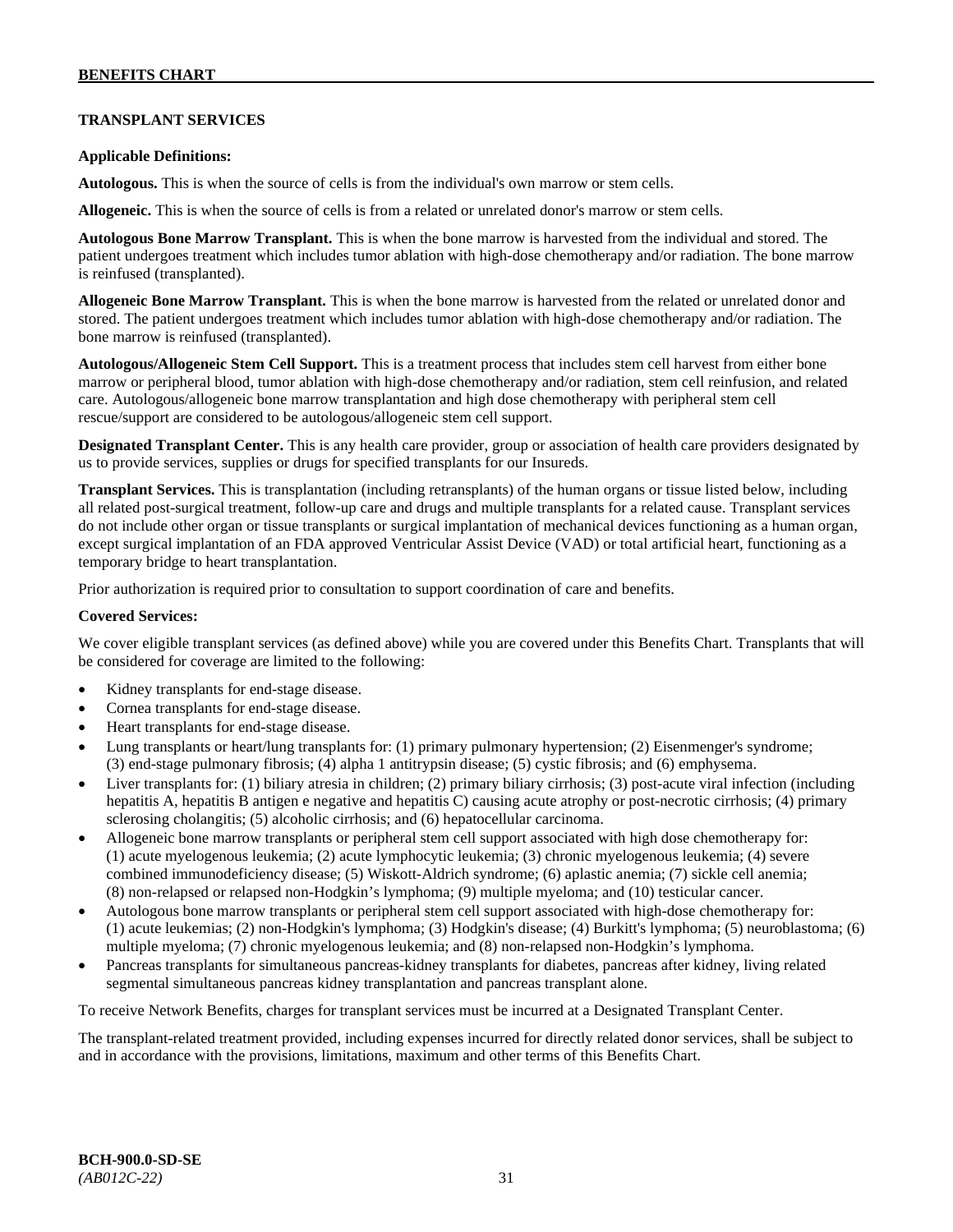Medical and hospital expenses of the donor are covered only when the recipient is an Insured and the transplant and directly related donor expenses have been prior authorized for coverage. Treatment of medical complications that may occur to the donor are not covered. Donors are not considered Insureds, and are therefore not eligible for the rights afforded to Insureds under the Certificate.

The list of eligible transplant services and coverage determinations are based on established medical policies, which are subject to periodic review and modifications by the medical director.

| <b>Network Benefits</b>                          | <b>Non-Network Benefits</b>                          |
|--------------------------------------------------|------------------------------------------------------|
| See Network Inpatient Hospital Services benefit. | See Non-Network Inpatient Hospital Services benefit. |

#### **Transplant travel benefit for network benefits**

We may provide travel and lodging when an Insured needs a transplant and a designated transplant center is greater than 100 miles from the Insured's primary address.

This benefit is subject to our medical policies (medical coverage criteria). Coverage criteria are available by calling Member Services, or logging on to your "*my*HealthPartners" account a[t healthpartners.com.](http://www.healthpartners.com/)

When submitting receipts for travel and lodging, the Insured will need to attach a letter explaining that the receipts are in conjunction with an authorized organ or bone marrow transplant and include the recipient's name and member ID number or complete a Lodging and Travel Claim form with the receipts.

| <b>Network Benefits</b>                                                                                                                                                                                                                                                                                  | <b>Non-Network Benefits</b> |
|----------------------------------------------------------------------------------------------------------------------------------------------------------------------------------------------------------------------------------------------------------------------------------------------------------|-----------------------------|
| Transplant travel benefits are covered under the<br>Network transplant services benefit.                                                                                                                                                                                                                 | No coverage.                |
| Expenses for travel and lodging for the insured (the<br>transplant recipient) and one adult companion, or up to<br>two companions for a transplant recipient who is a<br>minor dependent, may be covered up to a maximum of<br>\$10,000 per transplant.<br>Lodging coverage is limited to \$100 per day. |                             |

# **Not Covered:**

- We consider the following transplants to be investigative and do not cover them: surgical implantation of mechanical devices functioning as a permanent substitute for human organ, non-human organ implants and/or transplants and other transplants not specifically listed in this Benefits Chart.
- See "Services Not Covered" in the Certificate.